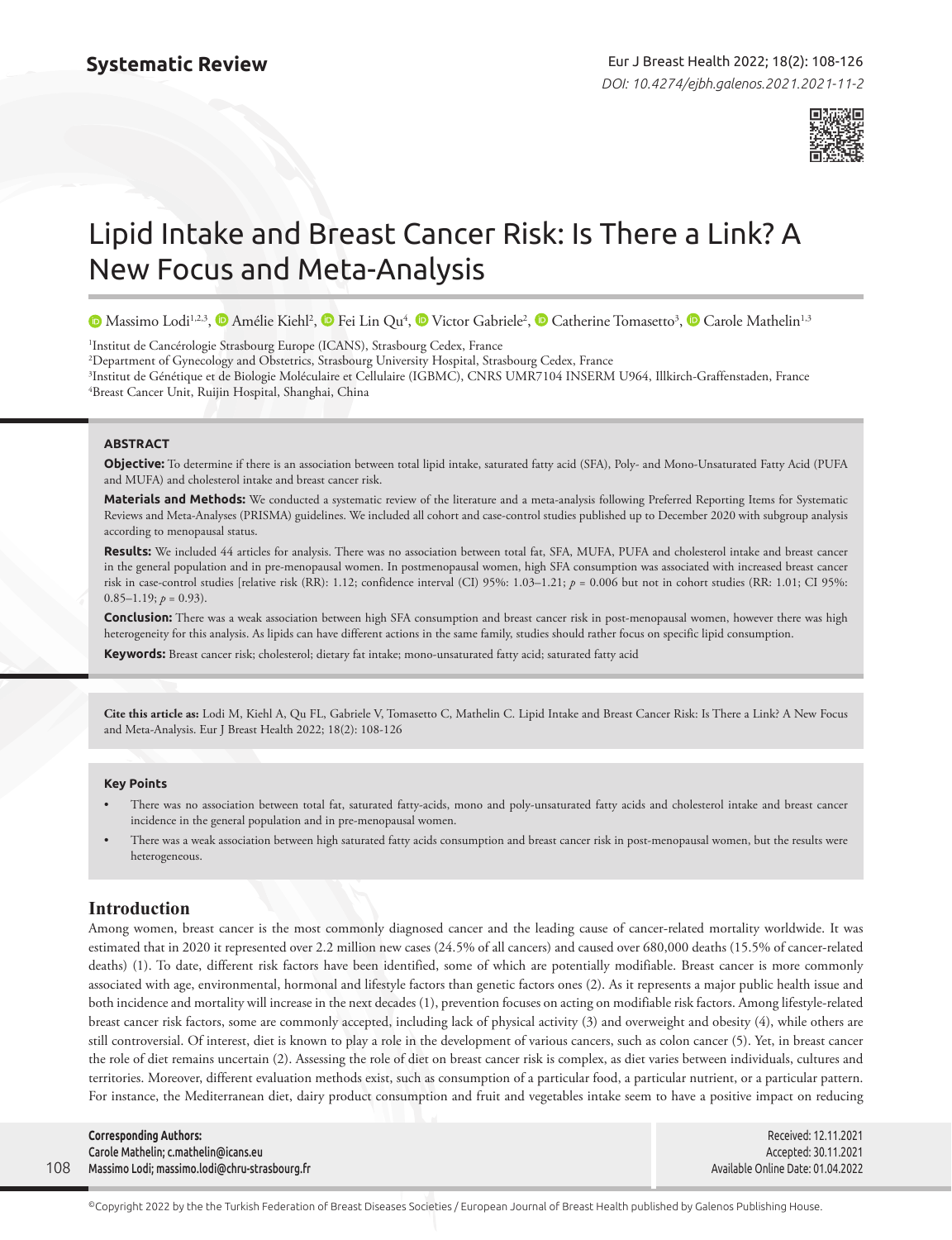breast cancer incidence, while red meat consumption and alcohol intake seem to increase breast cancer risk (6). Similarly, organic food diet (7) and coffee consumption (8) seem to decrease breast cancer risk in postmenopausal women.

Commonly called "fats", lipids are, along with proteins and carbohydrates, one of the three major families of macronutrients. Natural dietary lipids, which are essential in the diet for normal nutrition, include cholesterols and fatty acids. A distinction is made between saturated (SFA), mono-unsaturated (MUFA) and polyunsaturated (PUFA) fatty acids. However, industrial fatty acids, which are mainly unsaturated trans fatty acids (TFA), seem to increase the risk of breast cancer (9). The role of natural lipids in carcinogenesis, and in particular their carcinogenic impact on the breast, has been suggested (10). Several studies and meta-analyses investigated the impact of dietary lipid intake and breast cancer incidence but the results are contradictory and inconclusive (11-14).

Our goal was therefore to attempt to determine, through a metaanalysis based on an updated literature review including cohort and case-control studies, whether there is an association not only between total lipid intake and breast cancer, but also to determine the specific role of SFA, PUFA, MUFA, and dietary cholesterol on breast cancer risk. In addition, we performed a subgroup analysis on menopausal status.

# **Materials and Methods**

## **Search Strategy**

This meta-analysis was conducted according to the Preferred Reporting Items for Systematic Reviews and Meta-Analyses (PRISMA) guidelines (15). A search was conducted on the MEDLINE database for articles published up to December 2020 and written in English, French or Spanish. The query included the following keywords: "fat intake", "fatty acid", "cholesterol", "breast cancer risk", "breast carcinoma", "breast neoplasm". The full query was: ("breast neoplasms"[MeSH Terms] OR ("breast"[All Fields] AND "neoplasms"[All Fields]) OR "breast neoplasms"[All Fields] OR ("breast"[All Fields] AND "cancer"[All Fields]) OR "breast cancer"[All Fields] OR ("breast neoplasms"[MeSH Terms] OR ("breast"[All Fields] AND "neoplasms"[All Fields]) OR "breast neoplasms"[All Fields] OR ("breast"[All Fields] AND "neoplasm"[All Fields]) OR "breast neoplasm"[All Fields]) OR ("breast"[All Fields] AND ("cancer s"[All Fields] OR "cancerated"[All Fields] OR "canceration"[All Fields] OR "cancerization"[All Fields] OR "cancerized"[All Fields] OR "cancerous"[All Fields] OR "neoplasms"[MeSH Terms] OR "neoplasms"[All Fields] OR "cancer"[All Fields] OR "cancers"[All Fields]) AND ("risk"[MeSH Terms] OR "risk"[All Fields]))) AND ("fatty acids"[MeSH Terms] OR ("fatty"[All Fields] AND "acids"[All Fields]) OR "fatty acids"[All Fields] OR ("fatty"[All Fields] AND "acid"[All Fields]) OR "fatty acid"[All Fields] OR ("fat"[All Fields] AND ("intake"[All Fields] OR "intake s"[All Fields] OR "intakes"[All Fields])) OR ("cholesterol"[MeSH Terms] OR "cholesterol"[All Fields] OR "cholesterol s"[All Fields] OR "cholesterol"[All Fields] OR "cholesterols"[All Fields])).

## **Eligibility Criteria**

Prospective cohort or case-control studies were included if they met the following eligibility criteria:

• Population: pre- or post-menopausal women

- Exposure: high dietary intake of total fat, SFA, MUFA, PUFA, or cholesterol
- Comparator: low dietary intake of total fat, SFA, MUFA, PUFA, or cholesterol
- Outcome: risk increase of breast cancer

In addition, we included only articles where the population of each group was provided or could be precisely calculated. If more than one study involved the same population, only the most recent study or the one with the highest number of cases was included in the analysis.

## **Bibliographic Selection**

The initial query gave 7,088 results. These articles were analyzed by two independent reviewers (M.L. and A.K.). Based on the title and abstract, 6,761 articles were excluded because they were not directly related to the subject under study, because of an unassessed association between breast cancer and dietary lipid intake, or because they were meta-analyses, correspondence, literature reviews, basic research articles, animal or *in vitro* studies. We retained 323 articles that were selected for full-text review. Among those, a further 279 articles were excluded because they did not investigate dietary intake of total fat, SFA, MUFA, PUFA or cholesterol and breast cancer risk, because no data was available in the published paper or because it was related to the same cohort of another included article. The final selection included 44 articles for the meta-analysis. Discrepancies between the two reviewers were resolved by consensus. The bibliographic selection, with exclusion reasons, is reported in the flow chart (Figure 1).

## **Data Collection**

For each article, one reviewer (AK) extracted the following information: first author name, year of publication, type of study (cohort or casecontrol), population studied (pre- or post-menopausal or both), the type of lipid (total fat, SFA, MUFA, PUFA, cholesterol) and the number of patients in each group (high versus low exposure, case and controls). In addition, country, years of inclusion, group constitution method (*i.e.*, in two groups, in tertiles, quartiles, or quintiles), principal results and adjusting variables were retrieved. Verification of all these data was performed by the second reviewer (ML).

## **Statistical Analysis**

For each article, we compared the group with the highest intake *versus* the group with the lowest. For instance, if patients were divided into five groups (quintiles), we compared the first with the fifth. The metaanalysis was performed using R (version: 3.6.1, 2019-07-05) (16) and with the metafor package (https://metafor-project.org/). Given the heterogeneity of the populations in the different studies, the random effect model was used in the meta-analysis. The articles were weighted on the standard error of each population, which in turn depended not only on the size of the cohort but also on its homogeneity. Summary relative risk (RR) was calculated with an estimated 95% confidence interval. Heterogeneity was quantified with a maximum-likelihood estimator for Tau<sup>2</sup> and we calculated the Higgins' I<sup>2</sup> statistic. For the test of heterogeneity, the Cochran Q *p*-value was obtained with Waldtype test.

# **Results**

Forty-four articles were included in the meta-analysis, consisting of 28 case-control studies (17-44) and 16 cohort studies (45-60). Results of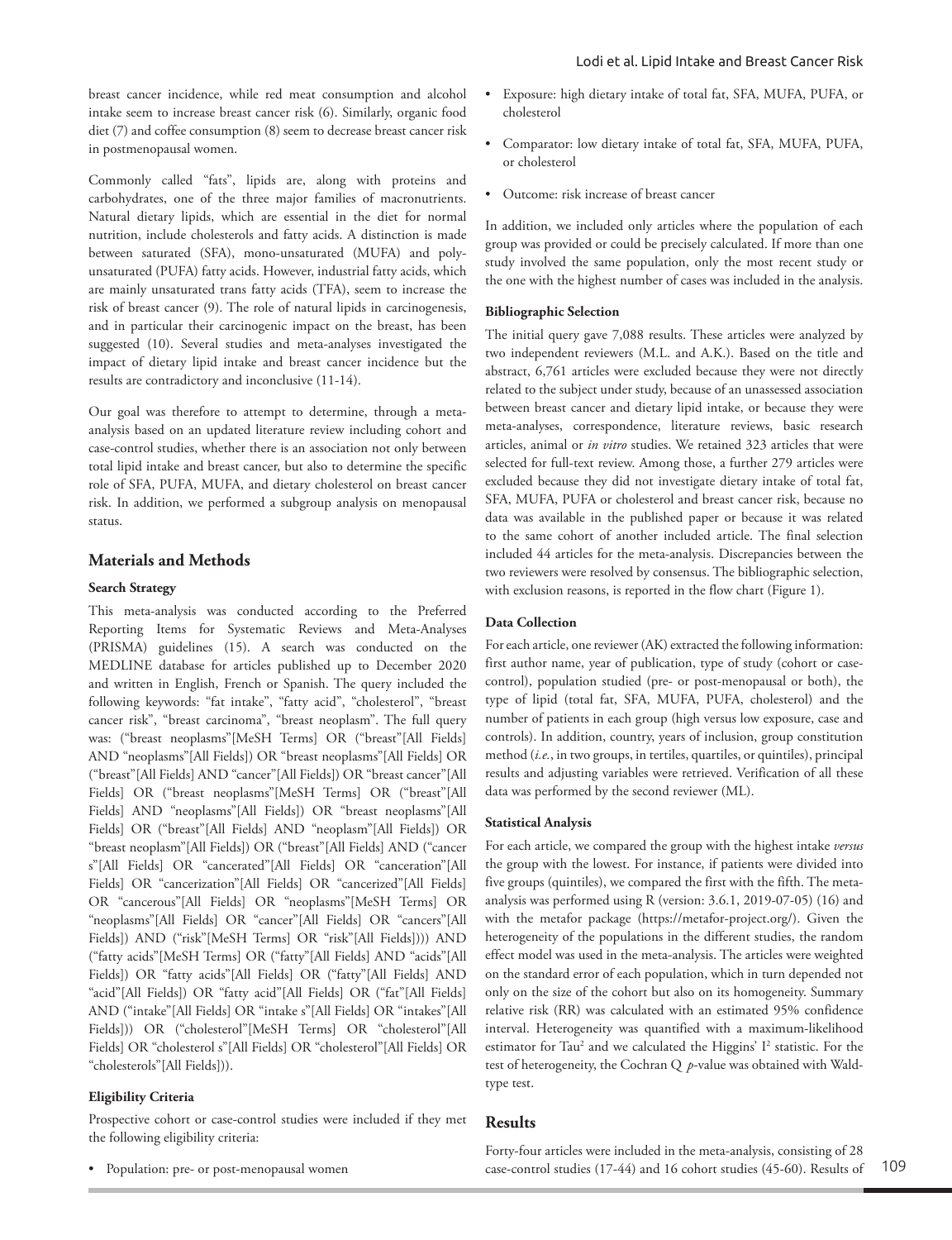each study are reported in Tables 1 and 2. In total, this meta-analysis involved 1,185,896 women, of whom 54,553 had breast cancer. Table 3 summarizes the pooled analysis results according to the studied population, lipids, and study type.

## **Total Fat Intake**

Total fat intake was evaluated in 27 case-control studies (96%) (17-41, 43, 44) and in 15 cohort studies (94%) (45-57, 59, 60). Ten studies (18, 19, 21, 36, 38, 39, 41, 43, 54, 57) found an increased risk of breast cancer with elevated total fat intake. Considering menopausal status, one study in pre-menopausal (21) and two in post-menopausal (39, 54) women found an increased risk of breast cancer. Conversely, two studies found a decreased risk with high fat intake diet (26, 44), and one of them among pre-menopausal women (44). The remaining studies did not find significant association between total fat intake and breast cancer.

In the pooled analysis, there was no significant risk increase in high total fat intake on breast cancer risk, neither for cohort [RR: 0.98; confidence interval (CI) 95%: 0.65–1.48; *p* = 0.93] nor case-control (RR: 1.07; CI 95% 0.96–1.19; *p* = 0.225) studies.

Considering menopausal status, no difference was found in premenopausal (RR: 1.0; CI 95%: 0.90–1.11; *p* = 0.98) women. In post-menopausal women both cohort and case-control pooled analysis were not significant giving relative risk results of RR: 0.94;

CI 95%: 0.84 - 1.04; *p* = 0.24 and RR: 1.07; CI 95%: 0.94–1.21;  $p = 0.31$ , respectively.

## **Saturated Fatty Acids Consumption**

SFA intake was evaluated in 20 case-control studies (71%) (20-22, 24- 28, 30-35, 37-41, 44) and in 15 cohort studies (94%) (45-57, 59, 60). Seven studies (21, 34, 37, 41, 54, 57, 60) found an increased risk of breast cancer with elevated SFA consumption. Only one study found significant association in post-menopausal women (21). Conversely, one cohort study found a decreased risk with high SFA consumption, independently from menopausal status (45). The remaining studies did not find significant association between total fat intake and breast cancer.

In pooled analysis, there was no significant risk increase with high SFA consumption in breast cancer risk, whether it was for cohort (RR: 0.94; CI 95%: 0.74–1.18; *p* = 0.58) or case-control (RR: 1.06; CI 95%: 0.97: 1.17; *p* = 0.20) studies.

Concerning post-menopausal women (Figure 2), the pooled analysis case-control studies showed a significant increase in breast cancer risk (RR: 1.12; CI 95%: 1.03–1.21; *p* = 0.006) while it was not significant in cohort studies (RR: 1.01; CI 95%: 0.85–1.19; *p* = 0.93). No statistical difference was found in pre-menopausal women (RR: 1.02; CI 95%: 0.86–1.2; *p* = 0.84).



**Figure 1.** Flow chart diagram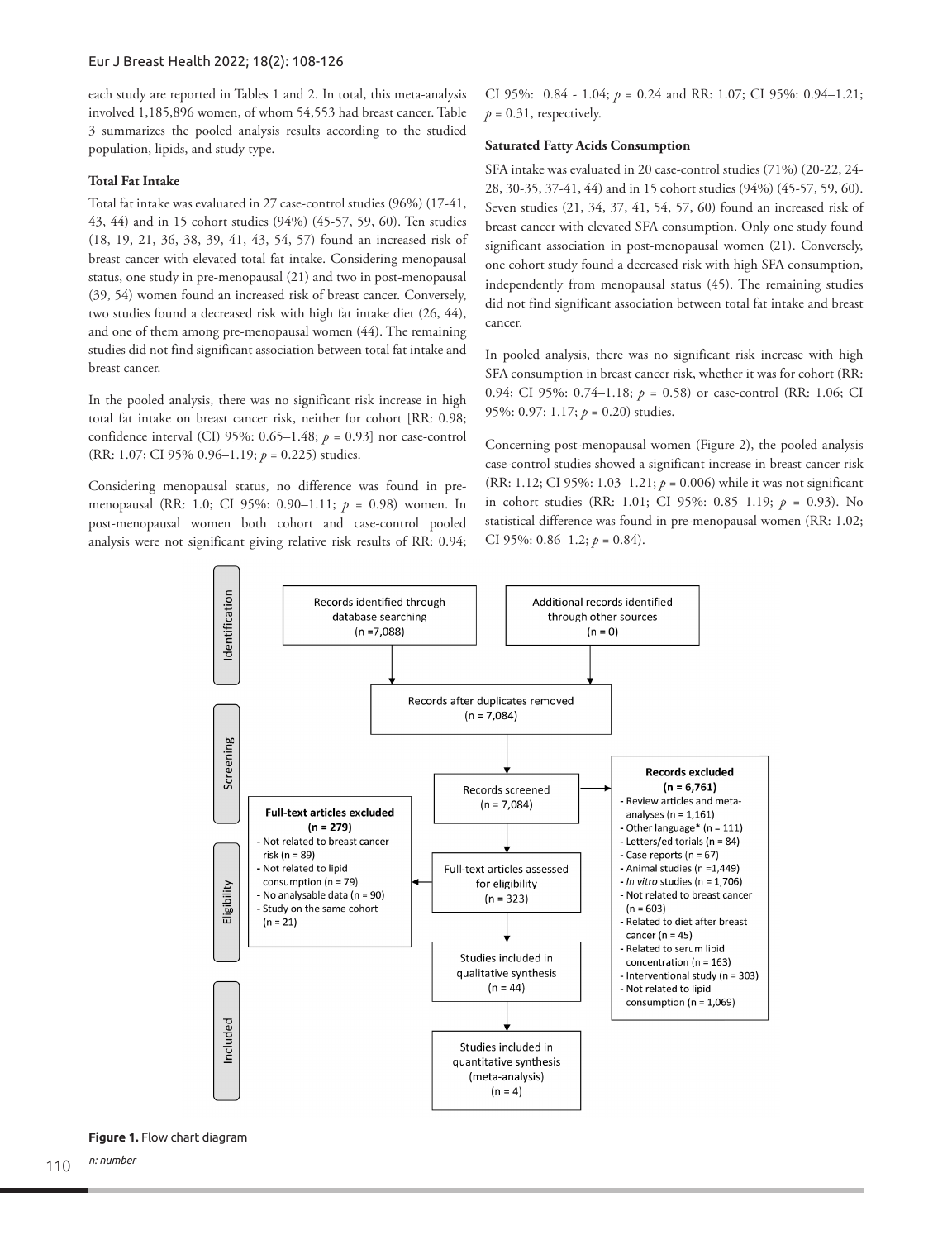

**Figure 2.** Forest plot of saturated fatty acids intake in case-control studies on post-menopausal women *CI: confidence interval*

#### **Unsaturated Fatty Acids Consumption**

MUFA and PUFA consumption was evaluated in 15 case-control studies (54%) (21, 22, 24, 26, 28, 30, 31, 33-35, 37, 39, 40, 42, 44) and in 13 cohort studies (81%) (46-48, 50-57, 59, 60). Concerning PUFA, six articles found a decreased risk of breast cancer in women with elevated PUFA consumption (21, 22, 26, 31, 35, 40), among them one in pre-menopausal (40), and three in post-menopausal women (22, 31, 35). Conversely, five articles found an increased risk of breast cancer in women with elevated PUFA consumption (30, 34, 42, 47, 54), among them three in post-menopausal women (30, 47, 54). Concerning MUFA, six articles found an increased risk of breast cancer in women with elevated MUFA consumption (21, 30, 37, 54, 55, 57), among them four in post-menopausal women (30, 37, 54, 55). Conversely, one article found a decreased risk of breast cancer in pre-menopausal women with elevated MUFA consumption (44). The remaining studies did not find significant association between MUFA or PUFA consumption and breast cancer.

In pooled analysis there was no significant increased risk in high PUFA consumption on breast cancer risk, whether it was for cohort (RR: 1.02; CI 95%: 0.91–1.14; *p* = 0.78) or case-control (RR: 0.94; CI 95%: 0.82–1.08; *p* = 0.38) studies.

Considering menopausal status, no difference was found in premenopausal (RR: 1.07; CI 95%: 0.91–1.26; *p* = 0.42) women. In post-menopausal women both cohort and case-control pooled analysis were not significant (RR: 0.96; CI 95%. 0.83–1.11; *p* = 0.59 and RR: 0.88; CI 95%: 0.64–1.22; *p* = 0.44, respectively). Concerning MUFA, high consumption was not associated with increased breast cancer risk, whether it was for cohort (RR: 0.97; CI 95%: 0.87–1.08; *p* = 0.58) or case-control studies (RR: 1.03; CI 95%: 0.9–1.18; *p* = 0.66). No significant association was found in either pre-menopausal (RR: 0.99; CI 95%: 0.84–1.17; *p* = 0.93) or post-menopausal women, in either case-control studies (RR: 0.95; CI 95%: 0.83–1.08; *p* = 0.41) or cohort studies (RR: 1.16; CI 95%: 0.97–1.38; *p* = 0.11).

#### **Cholesterol Consumption**

Cholesterol consumption was evaluated in five case-control studies (18%) (21, 22, 26, 32, 34) and six cohort studies (43%) (45, 47, 48, 56, 58, 59). Three studies (34, 56, 58) found an increased risk of breast cancer with elevated cholesterol consumption, among them one found significant association in pre-menopausal women (56). None of the included studies found a decreased risk of breast cancer associated with high cholesterol consumption. The remaining studies did not find significant association between cholesterol consumption and breast cancer.

In pooled analysis there was no significant risk increase in high cholesterol consumption on breast cancer risk, whether it was for cohort (RR: 1.09; CI 95%: 0.71–1.61; *p* = 0.71) or case-control (RR: 1.22; CI 95%: 0.94–1.58; *p* = 0.13) studies.

Furthermore, no difference was found in post-menopausal women (RR: 0.98; CI 95%: 0.84–1.14; *p* = 0.772).

### **Discussion**

The results of this meta-analysis does not demonstrate a statistically significant link between high consumption of total lipids, PUFA, MUFA and cholesterol and the occurrence of breast cancer. However, our results suggest that there is an association between SFA intake and breast cancer risk in postmenopausal women, although this was only found in case-controlled studies and not cohort studies. Nevertheless, it is necessary to underline the great heterogeneity in this meta-analysis. Lipid consumption may therefore play a role in breast health. Interestingly, another meta-analysis published in 2015 found a significant association between high SFA consumption and breast cancer risk among post-menopausal women, and the authors found this association only in case-control studies and not in cohort studies (61). These results are consistent with other previously published articles (62, 63). We investigated if high lipid consumption may act on breast tissue by the same mechanisms as obesity or if there were other underlying explanations.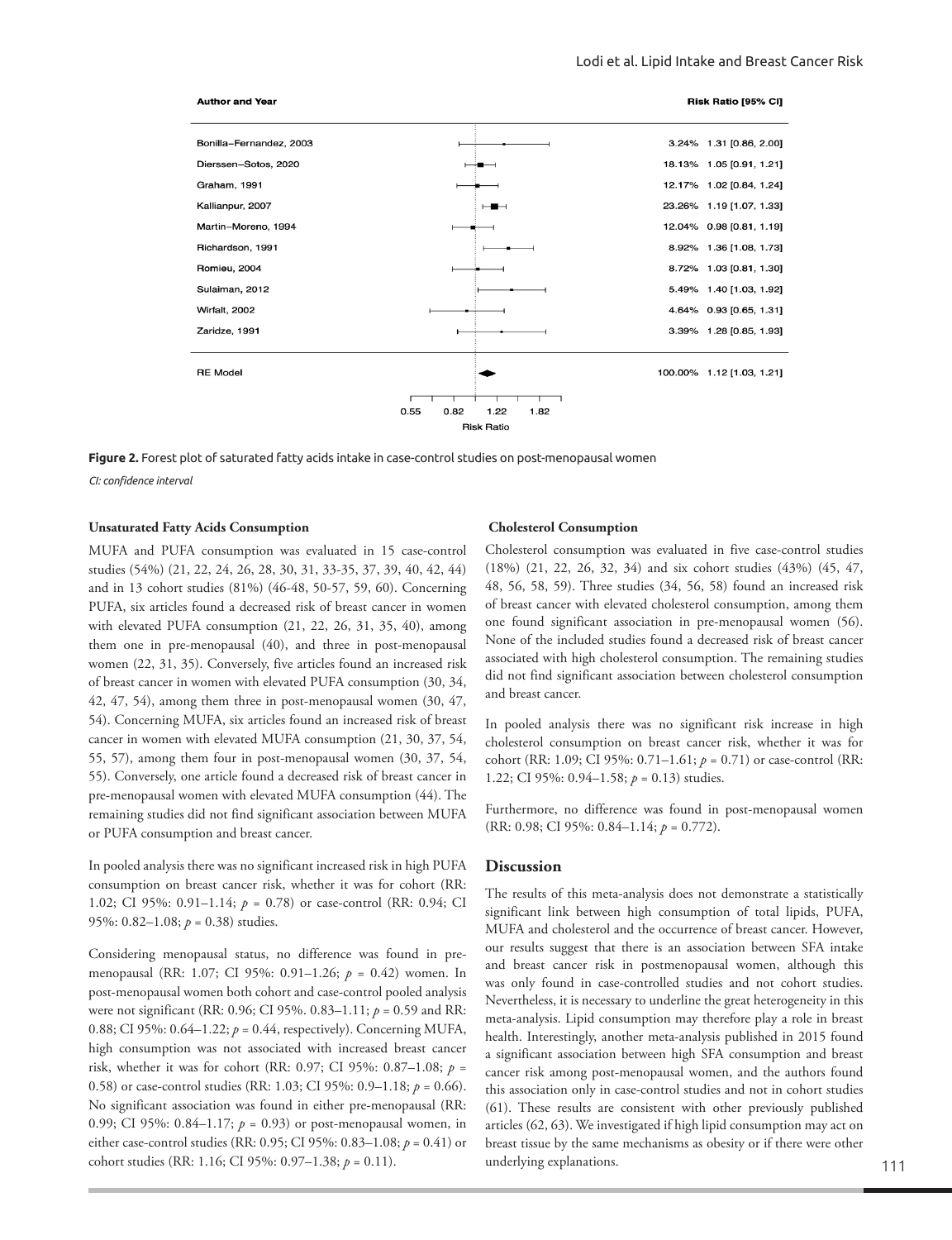| Table 1. Case-control studies |              |             |                                 |                       |                  |                  |                      |                                                                                      |
|-------------------------------|--------------|-------------|---------------------------------|-----------------------|------------------|------------------|----------------------|--------------------------------------------------------------------------------------|
| First author, year            | Country      | Case<br>(n) | Control<br>$\widehat{\epsilon}$ | constitution<br>Group | Population       | Lipid            | Result               | Adjusting variables                                                                  |
|                               |              |             |                                 |                       |                  | Total fat        | RR 1.6 (0.92-2.95)   |                                                                                      |
|                               | Saudi Arabia |             |                                 |                       |                  | SFA              | RR 2.4 (1.36-4.34)*  |                                                                                      |
| Alothaimeen, 2004             |              | 499         | 498                             | Quartiles             | Total population | PUFA             | RR 2.1 (1.17-3.83)*  | Age, menopausal status                                                               |
|                               |              |             |                                 |                       |                  | Cholesterol      | RR 1.9 (1.03-3.44)*  |                                                                                      |
|                               |              |             |                                 |                       |                  | <b>Total fat</b> | RR 2.4 (2.14-5.8)*   | Age, age of menopause, parity, age of                                                |
| Balasubramaniam,<br>2013      | India        | 152         | 152                             | Binary                | Total population | SFA              | RR 2.16 (1.03-4.52)* | first pregnancy, breastfeeding                                                       |
|                               |              |             |                                 |                       |                  | Total fat        | RR 0.91 (0.28-2.95)  |                                                                                      |
|                               |              |             |                                 |                       |                  | SFA              | RR 0.91 (0.31-2.69)  |                                                                                      |
|                               |              | 138         | 141                             |                       | Total population | MUFA             | RR 0.66 (0.21-2.13)  |                                                                                      |
|                               |              |             |                                 |                       |                  | PUFA             | RR 0.62 (0.28-1.39)  |                                                                                      |
|                               |              |             |                                 |                       |                  | Total fat        | RR 1.76 (0.41-7.53)  |                                                                                      |
| Bonilla-Fernandez,            | Mexico       | 68          | 69                              | Binary                |                  | SFA              | RR 0.67 (0.17-2.7)   | at menopause, BMI, total energy intake,<br>Family history of breast cancer, age, age |
| 2003                          |              |             |                                 |                       | Pre-menopausal   | MUFA             | RR 1.1 (0.24-4.97)   | age of first delivery, parity, breastfeeding                                         |
|                               |              |             |                                 |                       |                  | PUFA             | RR 2.2 (0.71-6.83)   |                                                                                      |
|                               |              |             |                                 |                       |                  | Total fat        | RR 0.77 (0.16-3.65)  |                                                                                      |
|                               |              | 69          | 72                              |                       | Post-menopausal  | SFA              | RR 1.74 (0.47-6.45)  |                                                                                      |
|                               |              |             |                                 |                       |                  | MUFA             | RR 0.62 (0.15-2.53)  |                                                                                      |
|                               |              |             |                                 |                       |                  | PUFA             | RR 0.1 (0.02-0.39)*  |                                                                                      |
| Challier, 1998                |              | 345         | 345                             | Quintiles             | Total population | Total fat        | RR 1.7 (0.77-3.76)   | Parity, BMI, total energy intake                                                     |
|                               | France       |             |                                 |                       |                  | <b>SFA</b>       | RR 1.6 (0.8-3.28)    |                                                                                      |
|                               |              |             |                                 |                       |                  | Total fat        | RR 1.53 (0.89-2.62)  | Age, menopausal age, total energy intake,                                            |
| De Stefani, 1998              | Nenbnun      | 365         | 397                             | Quartiles             | Total population | SFA              | RR 0.84 (0.34-2.07)  | BMI, parity, alcohol consumption, family                                             |
|                               |              |             |                                 |                       |                  | MUFA             | RR 1.5 (0.69-3.23)   | history of BC                                                                        |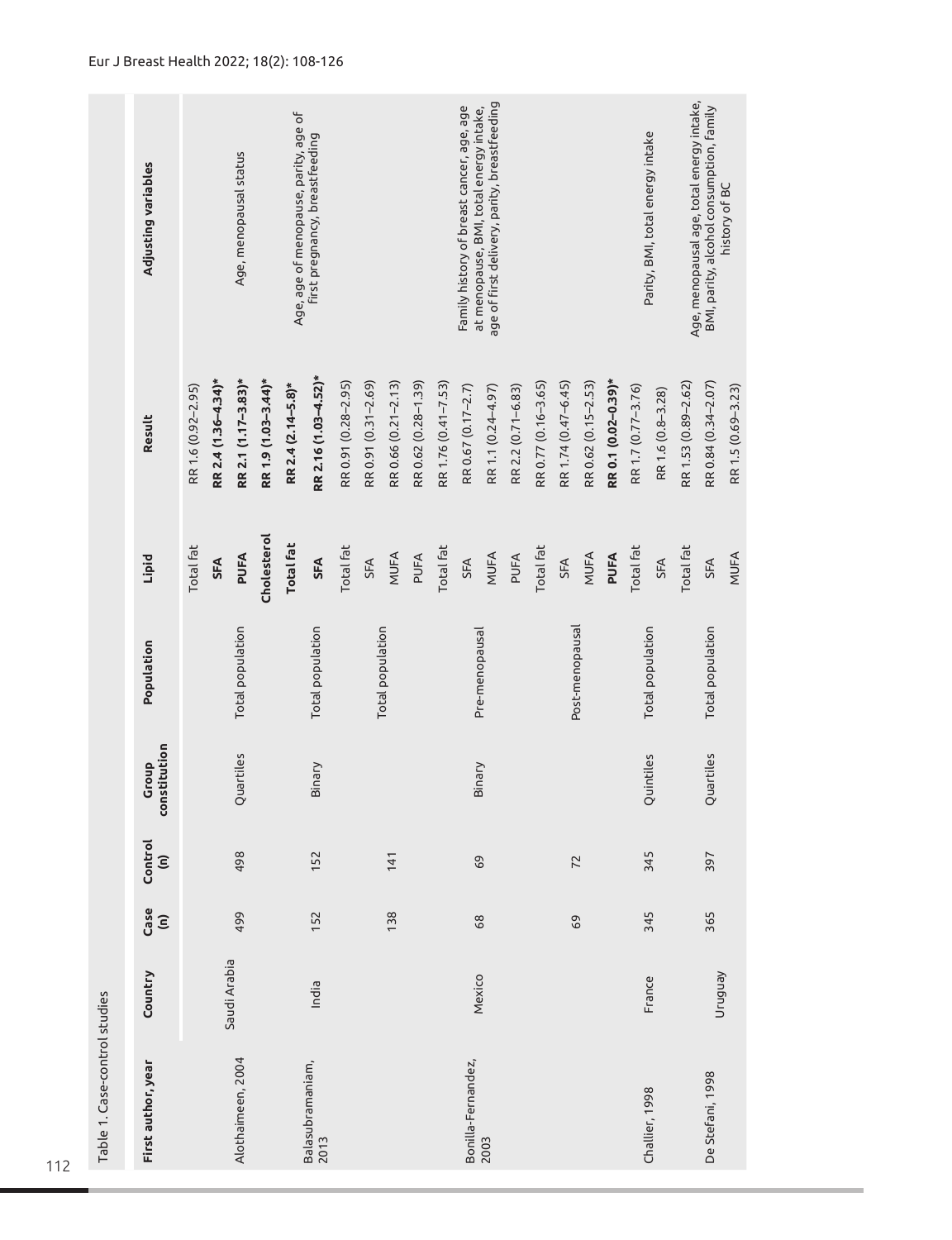| First author, year   |              |                              |                                 |                       |                  |                  |                      |                                                                                        |
|----------------------|--------------|------------------------------|---------------------------------|-----------------------|------------------|------------------|----------------------|----------------------------------------------------------------------------------------|
|                      | Country      | Case<br>$\widehat{\epsilon}$ | Control<br>$\widehat{\epsilon}$ | constitution<br>Group | Population       | Lipid            | Result               | Adjusting variables                                                                    |
|                      |              |                              |                                 |                       |                  | Total fat        | OR 0.89 (0.67-1.19)  |                                                                                        |
|                      |              |                              |                                 |                       |                  | SFA              | OR 0.87 (0.65-1.16)  |                                                                                        |
|                      |              |                              |                                 |                       | Total population | MUFA             | OR 0.88 (0.68-1.15)  |                                                                                        |
|                      |              |                              |                                 |                       |                  | PUFA             | OR 1.21 (0.93-1.58)  |                                                                                        |
|                      |              |                              |                                 |                       |                  | <b>Total fat</b> | OR 0.51 (0.31-0.86)* | Age, province of recruitment, educational<br>level, family history of breast cancer,   |
|                      |              |                              |                                 |                       |                  | <b>SFA</b>       | OR 0.87 (0.51-1.48)  | BMI, age at first delivery, hormonal                                                   |
| Dierssen-Sotos, 2020 | Spain        | 1,181                        | 1,682                           | Tertiles              | Pre-menopausal   | <b>MUFA</b>      | OR 0.51 (0.32-0.82)* | contraceptive use, and postmeno-pausal<br>hormone therapy, physical activity,          |
|                      |              |                              |                                 |                       |                  | PUFA             | OR 1.33 (0.82-2.17)  | total energy intake, menopausal status<br>smoking status, alcohol consumption,         |
|                      |              |                              |                                 |                       |                  | Total fat        | OR 1.12 (0.78-1.61)  |                                                                                        |
|                      |              |                              |                                 |                       |                  | SFA              | OR 0.84 (0.59-1.20)  |                                                                                        |
|                      |              |                              |                                 |                       | Post-menopausal  | MUFA             | OR 1.15 (0.83-1.60)  |                                                                                        |
|                      |              |                              |                                 |                       |                  | PUFA             | OR 1.16 (0.84-1.61)  |                                                                                        |
|                      |              |                              |                                 |                       |                  | Total fat        | RR 1.7 (0.9-2.45)    | Family history of breast cancer, age, age                                              |
|                      | Korea        | 224                          | 250                             | Quartiles             | Total population | <b>SFA</b>       | RR 1.2 (0.58-2.41)   | at menopause, BMI, total energy intake,                                                |
|                      |              |                              |                                 |                       |                  | Cholesterol      | RR 1.3 (0.67-1.98)   | age of first delivery, parity, breastfeeding                                           |
| Ewertz, 1990         | Denmark      | 1,474                        | 1,332                           | Quartiles             | Total population | <b>Total fat</b> | OR 1.5 (1.17-1.8)*   | Age, place of residence                                                                |
|                      |              |                              |                                 |                       |                  | <b>Total fat</b> | OR 0.81 (0.72-0.90)* |                                                                                        |
|                      |              |                              |                                 |                       |                  | SFA              | OR 0.95 (0.86-1.04)  |                                                                                        |
| Franceschi, 1996     | <b>Italy</b> | 2,569                        | 2,588                           | Quintiles             | Total population | PUFA             | OR 0.70 (0.61-0.79)* | Parity, education level                                                                |
|                      |              |                              |                                 |                       |                  | Cholesterol      | OR 0.91 (0.82-1.00)  |                                                                                        |
|                      |              |                              |                                 |                       |                  | Total fat        | RR 1.1 (0.64-1.84)   |                                                                                        |
| Goodstine, 2003      | USA          | 565                          | 554                             |                       | Total population | SFA              | RR 1 (0.59-1.58)     | at menopause, BMI, age of first delivery,<br>Family history of breast cancer, age, age |
|                      |              |                              |                                 | Quartiles             |                  | MUFA             | RR 1.2 (0.7-1.95)    | parity, breastfeeding                                                                  |
|                      |              |                              |                                 |                       |                  | PUFA             | RR 1.1 (0.68-1.64)   |                                                                                        |
|                      |              |                              |                                 |                       |                  | Total fat        | OR 0.9 (0.63-1.38)   | Family history of BC, menarch age,                                                     |
| Graham, 1991         | USA          | 439                          | 494                             | Quartiles             | Post-menopausal  | SFA              | OR 1 (0.71-1.53)     | education level, BMI, parity, age of first<br>pregnancy                                |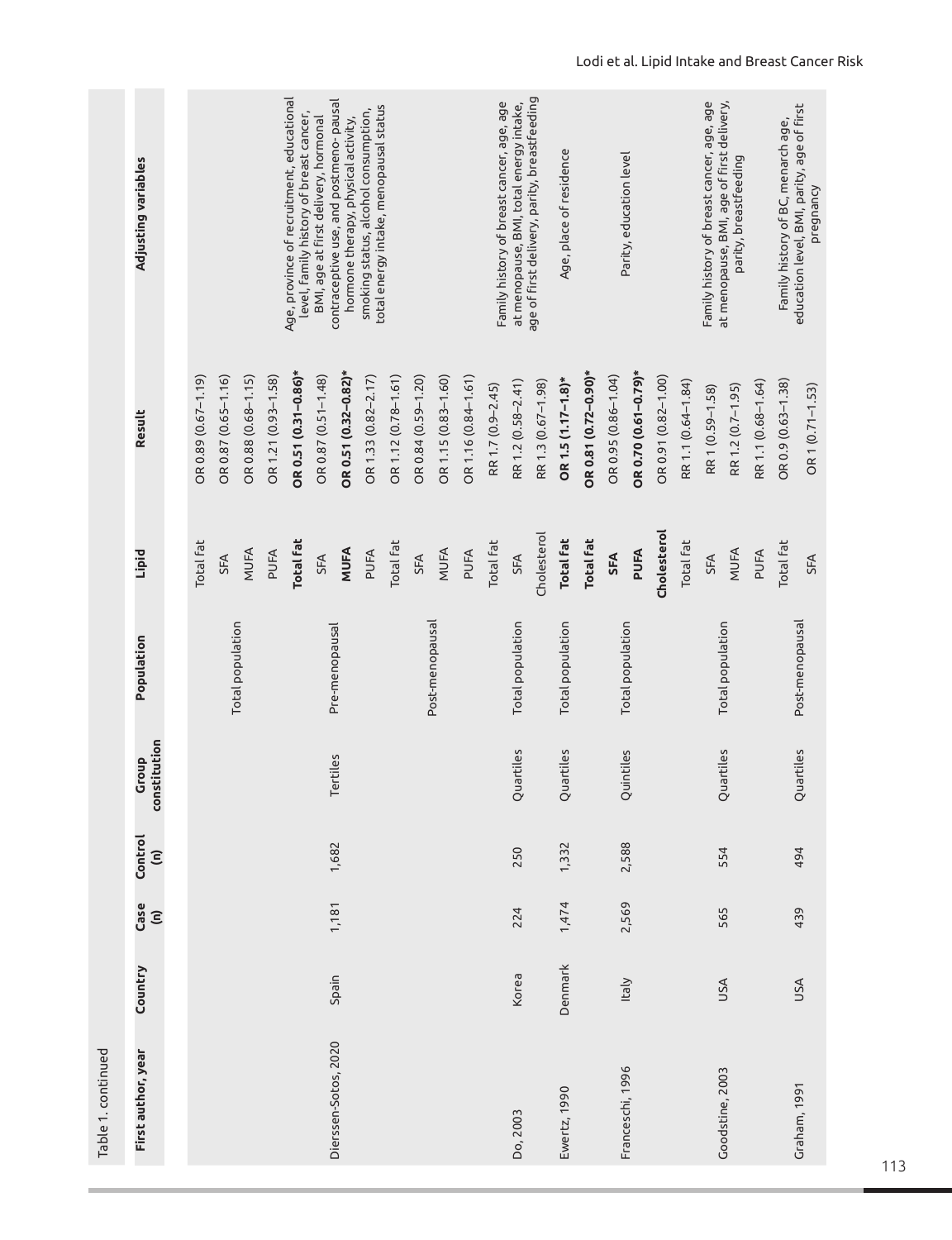|                    | Adjusting variables             | alcohol consumption, smoking status,<br>Family history of breast cancer, age,<br>intake, parity, age of first delivery,<br>age at menopause, BMI, total lipid<br>breastfeeding                |                                                                 | level, religion, breastfeeding, radiation<br>contraceptive intake, BMI, parity, age<br>intake, age of menopause, economic<br>total energy intake, total cholesterol<br>of first pregnancy, education level,<br>Age, family history of BC, oral<br>exposure | Age, education level | Age, education level |
|--------------------|---------------------------------|-----------------------------------------------------------------------------------------------------------------------------------------------------------------------------------------------|-----------------------------------------------------------------|------------------------------------------------------------------------------------------------------------------------------------------------------------------------------------------------------------------------------------------------------------|----------------------|----------------------|
|                    | Result                          | OR 1.2 (1.01-1.42)*<br>OR 1.3 (1.12-1.56)*<br>OR 1.1 (0.92-1.31)<br>OR 1.2 (0.97-1.51)<br>OR 1.2 (0.9-1.57)<br>OR 0.9 (0.79-1.1)<br>OR 1.1 (0.9-1.42)<br>OR 1 (0.79-1.25)<br>OR 1 (0.82-1.32) | OR 1.5 (1.15-1.94)*<br>OR 1.3 (0.99-1.66)<br>OR 0.9 (0.68-1.15) | RR 1.25 (1.2-1.63)*                                                                                                                                                                                                                                        | RR 1.9 (1.1-3.2)*    | RR 1.5 (0.86-2.71)   |
|                    | Lipid                           | Total fat<br>Total fat<br>Total fat<br><b>MUFA</b><br>MUFA<br>PUFA<br>PUFA<br>SFA<br>SFA                                                                                                      | <b>MUFA</b><br>PUFA<br>SFA                                      | PUFA                                                                                                                                                                                                                                                       | <b>Total fat</b>     | <b>Total fat</b>     |
|                    | Population                      | Total population<br>Pre-menopausal                                                                                                                                                            | Post-menopausal                                                 | Total population                                                                                                                                                                                                                                           | Total population     | Total population     |
|                    | constitution<br>Group           | Quartiles                                                                                                                                                                                     |                                                                 | Quartiles                                                                                                                                                                                                                                                  | Binary               | Tertiles             |
|                    | Control<br>$\widehat{\epsilon}$ | 3,474<br>1,968                                                                                                                                                                                | 1,506                                                           | 1,500                                                                                                                                                                                                                                                      | 219                  | 318                  |
|                    | Case<br>$\widehat{\epsilon}$    | 3,452<br>2,086                                                                                                                                                                                | 1,366                                                           | 1,463                                                                                                                                                                                                                                                      | 250                  | 107                  |
|                    | Country                         | China                                                                                                                                                                                         |                                                                 | USA                                                                                                                                                                                                                                                        | Taiwan               | Switzerland          |
| Table 1. continued | First author, year              | Kallianpur, 2007                                                                                                                                                                              |                                                                 | Khankari, 2015                                                                                                                                                                                                                                             | Lee, 2005            | Levi, 1993           |

П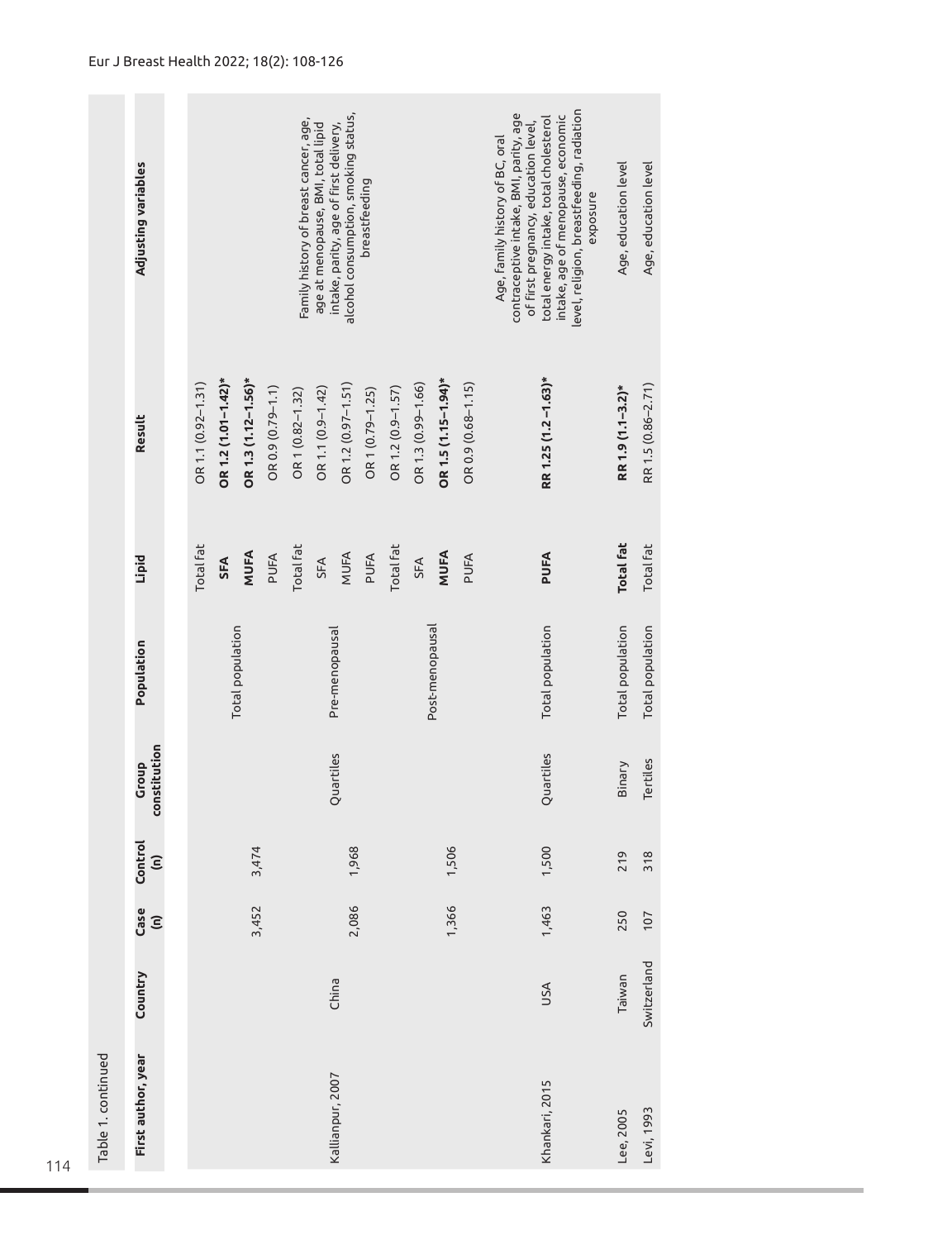| Table 1. continued  |            |                              |                                 |                       |                  |                  |                     |                                                                                                |
|---------------------|------------|------------------------------|---------------------------------|-----------------------|------------------|------------------|---------------------|------------------------------------------------------------------------------------------------|
| First author, year  | Country    | Case<br>$\widehat{\epsilon}$ | Control<br>$\widehat{\epsilon}$ | constitution<br>Group | Population       | <b>Lipid</b>     | Result              | Adjusting variables                                                                            |
|                     |            |                              |                                 |                       |                  | Total fat        | RR 0.98 (0.74-1.29) |                                                                                                |
|                     |            | 762                          | 988                             |                       | Total population | SFA              | RR 1 (0.64-1.54)    |                                                                                                |
|                     |            |                              |                                 |                       |                  | MUFA             | RR 0.85 (0.58-1.26) |                                                                                                |
|                     |            |                              |                                 |                       |                  | PUFA             | RR 1.34 (0.98-1.84) |                                                                                                |
|                     |            |                              |                                 |                       |                  | Total fat        | RR 0.87 (0.53-1.42) |                                                                                                |
|                     |            |                              |                                 |                       |                  | SFA              | RR 0.77 (0.37-1.58) | Age, education, place of residence, BMI,                                                       |
| Martin Moreno, 1994 | Spain      | 247                          | 356                             | Quartiles             | Pre-menopausal   | MUFA             | RR 0.71 (0.38-1.35) | total fat intake                                                                               |
|                     |            |                              |                                 |                       |                  | PUFA             | RR 1.58 (0.93-2.71) |                                                                                                |
|                     |            |                              |                                 |                       |                  | Total fat        | RR 1.1 (0.75-1.5)   |                                                                                                |
|                     |            |                              |                                 |                       |                  | SFA              | RR 1.5 (0.91-2.62)  |                                                                                                |
|                     |            | 515                          | 632                             |                       | Post-menopausal  | MUFA             | RR 1 (0.6-1.57)     |                                                                                                |
|                     |            |                              |                                 |                       |                  | PUFA             | RR 1.1 (0.73-1.59)  |                                                                                                |
| Potischmann, 1998   | USA        | 1,647                        | 1,501                           | Quartiles             | Pre-menopausal   | Total fat        | RR 0.9 (0.7-1.1)    | intake, parity, education level, alcohol<br>Age, age at menopause, total energy<br>consumption |
|                     |            | 172                          | 190                             | Quartiles             | Pre-menopausal   | Total fat        | RR 0.7 (0.2-2.1)    | première grossesse, apport total en<br>Age, âde de menarche, BMI, Age de                       |
| Pryor, 1989         | <b>USA</b> | 107                          | 114                             | Quartiles             | Post-menopausal  | Total fat        | RR 0.7 (0.2-2.7)    | Age, menarch age, BMI, age of first<br>pregnancy, total energy intake<br>energie               |
|                     |            |                              |                                 |                       |                  | <b>Total fat</b> | RR 1.6 (1.1-2.2)*   |                                                                                                |
|                     |            |                              |                                 |                       |                  | <b>SFA</b>       | RR 1.9 (1.3-2.6)*   |                                                                                                |
|                     |            | 409                          | 515                             |                       | Total population | MUFA             | RR 1.7 (1.2-2.5)*   |                                                                                                |
|                     |            |                              |                                 |                       |                  | PUFA             | RR 102 (0.9-1.7)    |                                                                                                |
|                     |            |                              |                                 |                       |                  | Cholesterol      | RR 1.3 (0.9-1.9)    |                                                                                                |
| Richardson, 1991    | France     |                              |                                 | Tertiles              |                  | <b>Total fat</b> | RR 1.8 (1-3.3)*     | Age, menopause                                                                                 |
|                     |            | 93                           | 133                             |                       | Pre-menopausal   | SFA              | RR 1.7 (0.9-3.2)    |                                                                                                |
|                     |            |                              |                                 |                       |                  | MUFA             | RR 2 (1.1-3.7)      |                                                                                                |
|                     |            |                              |                                 |                       |                  | Total fat        | RR 1.4 (0.9-2.2)    |                                                                                                |
|                     |            | 161                          | 202                             |                       | Post-menopausal  | SFA              | RR 2 (1.2-3.1)*     |                                                                                                |
|                     |            |                              |                                 |                       |                  | <b>MUFA</b>      | RR 1.5 (1-2.4)*     |                                                                                                |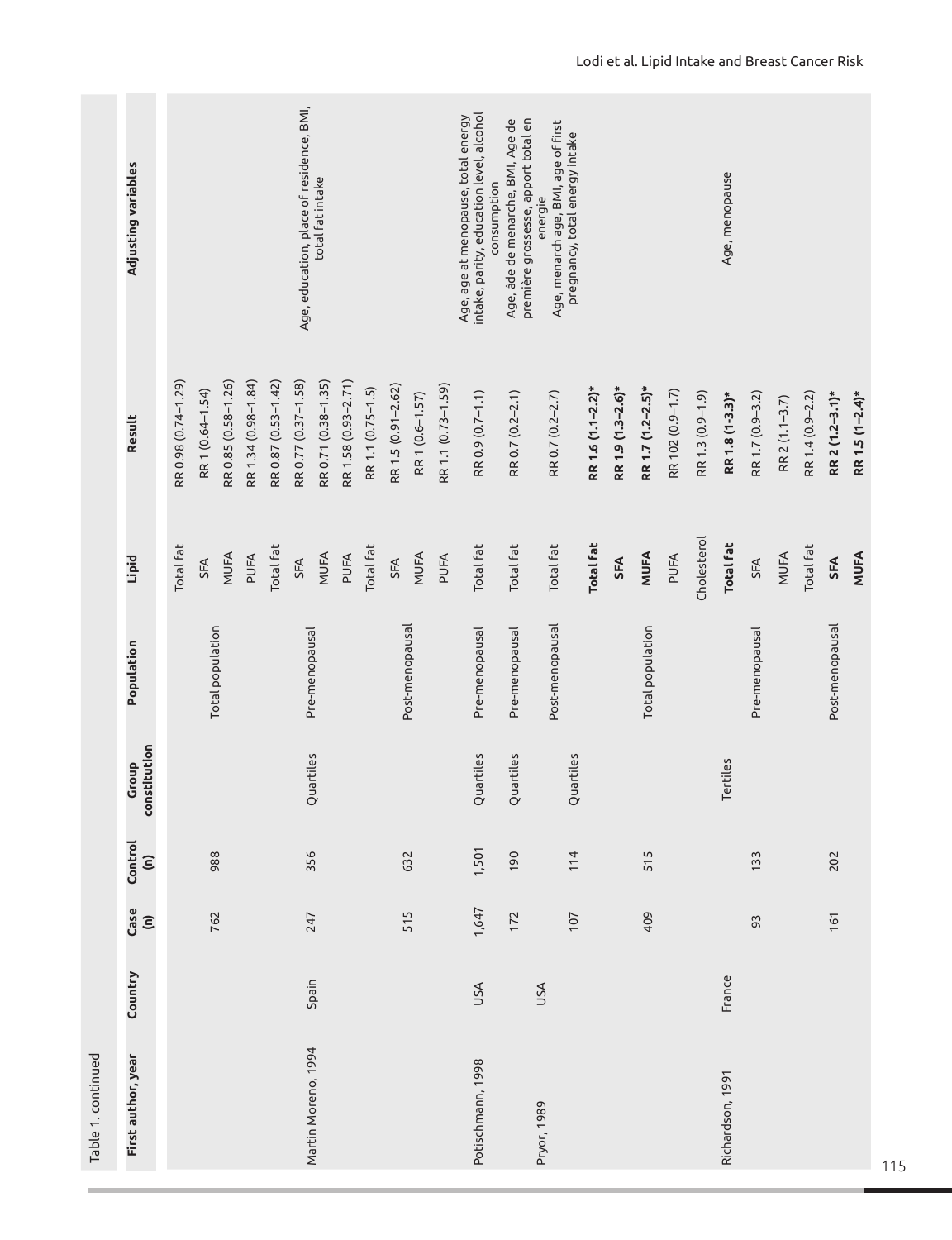|                    | Adjusting variables             |                    |                    |                    |                     |                  | status, parity, family history of breast<br>Age, total energy intake, menopausal | cancer          |                   |                    |                  |                    |                    |                    |                   |                | Age, family history of cancer, parity, age<br>of first pregnancy, total fat intake, age | of menopause, tobacco consumption, | breastfeeding      |                    |                    | income, physical activity, smoking, family<br>pregnancies, lactation, contraceptives,<br>Age, marital status, education, work,<br>history, health problem, number of<br>hormonal replacement therapy | Family history of breast cancer, age, age | of first pregnancy, parity, BMI | Age, menarch age, age of first pregnancy,<br>contraceptive intake, family history of BC<br>and alcohol consumption, parity, oral<br>BMI, total energy intake, tobacco |
|--------------------|---------------------------------|--------------------|--------------------|--------------------|---------------------|------------------|----------------------------------------------------------------------------------|-----------------|-------------------|--------------------|------------------|--------------------|--------------------|--------------------|-------------------|----------------|-----------------------------------------------------------------------------------------|------------------------------------|--------------------|--------------------|--------------------|------------------------------------------------------------------------------------------------------------------------------------------------------------------------------------------------------|-------------------------------------------|---------------------------------|-----------------------------------------------------------------------------------------------------------------------------------------------------------------------|
|                    | Result                          | RR 0.9 (0.59-1.16) | RR 1.4 (0.83-2.25) | RR 1.1 (0.67-1.91) | RR 0.5 (0.31-0.72)* | RR1 (0.61-1.74)  | RR 1.3 (0.59-3.01)                                                               | RR 0.9 (0.39-2) | RR 0.7 (0.36-1.3) | RR 0.7 (0.45-1.12) | RR 1.2 (0.6-2.2) | RR 1.6 (0.77-3.15) | RR 0.4 (0.2-0.66)* | RR 1.2 (0.61-2.38) | RR 1.6 (0.8-3.26) | RR1 (0.5-1.92) | RR 0.9 (0.46-1.84)                                                                      | RR 2.2 (1.56-3.19)*                | RR 1.9 (0.71-3.76) | RR 2.1 (0.57-2.89) | RR 1.3 (0.56-3.11) | OR 3.87 (1.53-9.77)*                                                                                                                                                                                 | OR 1.5 (0.89-2.48)                        | OR 1.5 (0.88-2.46)              | RR 3.5 (1.64-7.64)*                                                                                                                                                   |
|                    | <b>Lipid</b>                    | Total fat          | SFA                | MUFA               | PUFA                | <b>Total fat</b> | SFA                                                                              | MUFA            | PUFA              | <b>Total fat</b>   | SFA              | MUFA               | PUFA               | Total fat          | SFA               | MUFA           | PUFA                                                                                    | <b>Total fat</b>                   | SFA                | MUFA               | PUFA               | <b>Total fat</b>                                                                                                                                                                                     | <b>Total fat</b>                          | SFA                             | <b>Total fat</b>                                                                                                                                                      |
|                    | Population                      |                    |                    | Total population   |                     |                  | Pre-menopausal                                                                   |                 |                   |                    | Post-menopausal  |                    |                    |                    | Pre-menopausal    |                |                                                                                         |                                    |                    | Post-menopausal    |                    | Total population                                                                                                                                                                                     | Total population                          |                                 | Total population                                                                                                                                                      |
|                    | constitution<br>Group           |                    |                    |                    |                     |                  | Quartiles                                                                        |                 |                   |                    |                  |                    |                    |                    |                   |                |                                                                                         | Quartiles                          |                    |                    |                    | Quartiles                                                                                                                                                                                            |                                           | Quintiles                       | Quintiles                                                                                                                                                             |
|                    | Control<br>$\widehat{\epsilon}$ |                    |                    | 1,391              |                     |                  | 692                                                                              |                 |                   |                    | 742              |                    |                    |                    | 382               |                |                                                                                         |                                    |                    | 166                |                    | 200                                                                                                                                                                                                  | 829                                       |                                 | 289                                                                                                                                                                   |
|                    | Case<br>$\widehat{\epsilon}$    |                    |                    | 475                |                     |                  | 189                                                                              |                 |                   |                    | 286              |                    |                    |                    | 382               |                |                                                                                         |                                    |                    | 166                |                    | 200                                                                                                                                                                                                  | 180                                       |                                 | 133                                                                                                                                                                   |
|                    | Country                         |                    |                    |                    |                     |                  | Mexico                                                                           |                 |                   |                    |                  |                    |                    |                    |                   |                |                                                                                         | Malasyia                           |                    |                    |                    | Jordan                                                                                                                                                                                               |                                           | USA                             | Netherlands                                                                                                                                                           |
| Table 1. continued | First author, year              |                    |                    |                    |                     |                  | Romieu, 2004                                                                     |                 |                   |                    |                  |                    |                    |                    |                   |                |                                                                                         | Sulaiman, 2012                     |                    |                    |                    | Tayyem, 2019                                                                                                                                                                                         |                                           | Toniolo, 1994                   | Van't Veer, 1990                                                                                                                                                      |
|                    |                                 |                    |                    |                    |                     |                  |                                                                                  |                 |                   |                    |                  |                    |                    |                    |                   |                |                                                                                         |                                    |                    |                    |                    |                                                                                                                                                                                                      |                                           |                                 |                                                                                                                                                                       |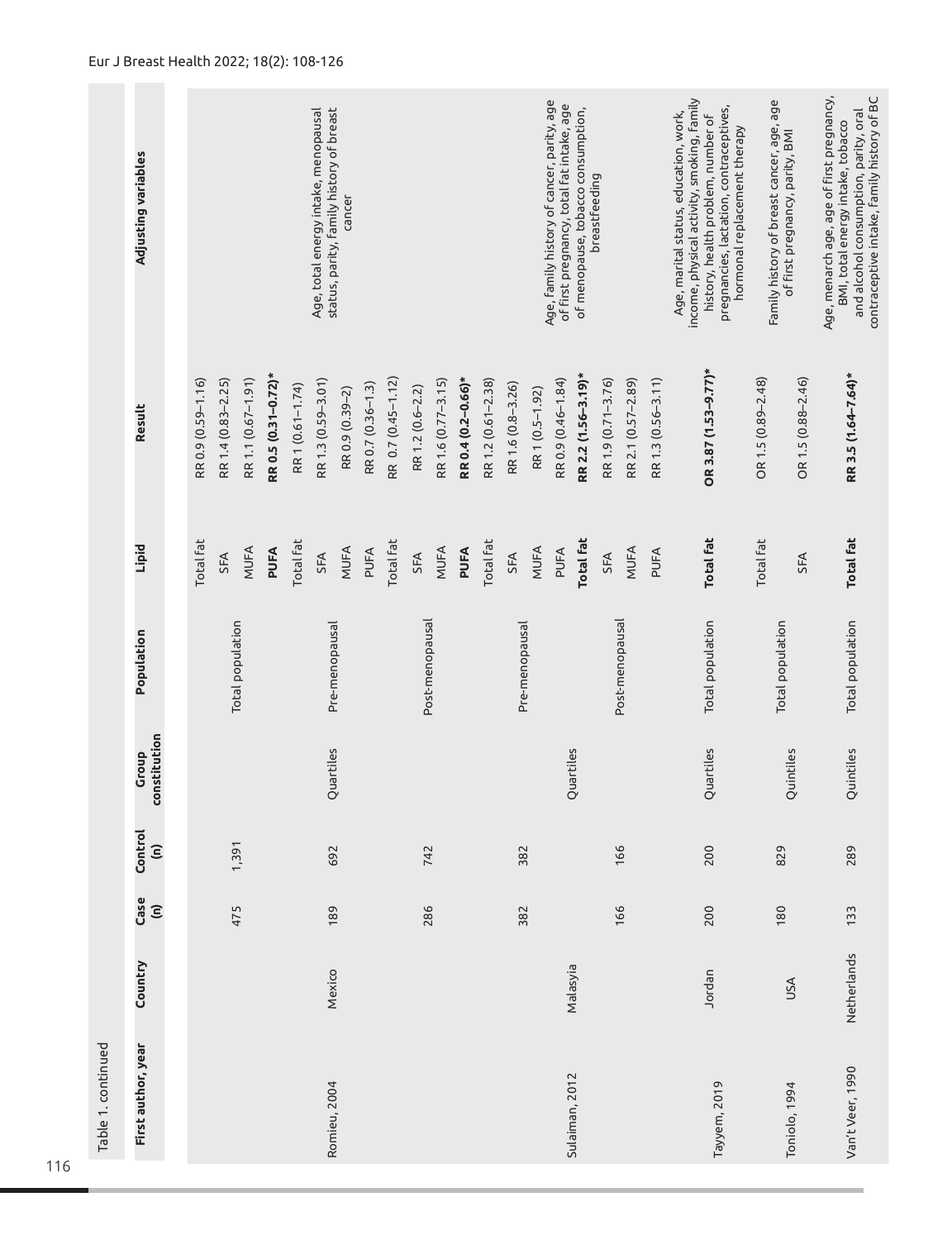| Table 1. continued                     |         |                              |                                 |                       |                  |                  |                                                                                                                                                          |                                                                                                                                                                           |
|----------------------------------------|---------|------------------------------|---------------------------------|-----------------------|------------------|------------------|----------------------------------------------------------------------------------------------------------------------------------------------------------|---------------------------------------------------------------------------------------------------------------------------------------------------------------------------|
| First author, year                     | Country | Case<br>$\widehat{\epsilon}$ | Control<br>$\widehat{\epsilon}$ | constitution<br>Group | Population       | <b>Lipid</b>     | Result                                                                                                                                                   | Adjusting variables                                                                                                                                                       |
|                                        |         |                              |                                 |                       |                  |                  |                                                                                                                                                          |                                                                                                                                                                           |
|                                        | USA     | 1,703                        | 2,045                           | Quintiles             | Total population | <b>Total fat</b> | RR 1.4 (1.1-1.65)*                                                                                                                                       | -amily history of breast cancer, ethicity,<br>period, place of residence, total energy<br>intake, parity, education level, alcohol<br>age, age at menopause, age of first |
| Wang, 2008                             |         |                              |                                 |                       |                  | SFA              | RR 0.8 (0.63-1.07)                                                                                                                                       | consumption, total lipid consumption,<br>breastfeeding                                                                                                                    |
|                                        |         |                              |                                 |                       |                  | Total fat        | OR 1.5 (0.92-2.49)                                                                                                                                       |                                                                                                                                                                           |
| Wirfalt, 2002                          | Sweden  | 237                          | 673                             | Quintiles             |                  | SFA              | OR 1 (0.57-1.61)                                                                                                                                         | intake, parity, education level, alcohol<br>Age, age at menopause, total energy                                                                                           |
|                                        |         |                              |                                 |                       | Post-menopausal  | MUFA             | OR 2 (1.19-5.21)*                                                                                                                                        | consumtion, parity, BMI, total energy<br>intake                                                                                                                           |
|                                        |         |                              |                                 |                       |                  | PUFA             | OR 3.2 (1.75-5.21)*                                                                                                                                      |                                                                                                                                                                           |
|                                        |         |                              |                                 |                       |                  | Total fat        | RR 0.5 (0.04-7)                                                                                                                                          |                                                                                                                                                                           |
|                                        |         |                              |                                 |                       |                  | SFA              | RR 1.7 (0.24-11.7)                                                                                                                                       |                                                                                                                                                                           |
| Zaridze, 1991                          | Russia  | 139                          | 139                             | Binary                | Post-menopausal  | MUFA             | RR 1.8 (0.19-16.7)                                                                                                                                       | Menarch age, education level, total energy                                                                                                                                |
|                                        |         |                              |                                 |                       |                  | PUFA             | RR 0.14 (0.03-0.69)*                                                                                                                                     | intake                                                                                                                                                                    |
|                                        |         |                              |                                 |                       |                  | Cholesterol      | RR 0.5 (0.15-1.96)                                                                                                                                       |                                                                                                                                                                           |
|                                        |         |                              |                                 |                       |                  | Total fat        | RR 0.8 (0.56-1.17)                                                                                                                                       |                                                                                                                                                                           |
|                                        |         |                              |                                 |                       |                  | SFA              | RR 0.8 (0.57-1.2)                                                                                                                                        |                                                                                                                                                                           |
|                                        |         | 438                          | 438                             |                       | Total population | MUFA             | RR 0.8 (0.58-1.22)                                                                                                                                       |                                                                                                                                                                           |
|                                        |         |                              |                                 |                       |                  | PUFA             | RR 0.7 (0.5-1.06)                                                                                                                                        |                                                                                                                                                                           |
|                                        |         |                              |                                 |                       |                  | Total fat        | RR 0.7 (0.38-1.17)                                                                                                                                       | Age, BMI, age of first pregnancy, family                                                                                                                                  |
|                                        | China   | 306                          |                                 |                       |                  | SFA              | RR 0.5 (0.22-1.23)                                                                                                                                       | physical activity, education level, alcohol<br>history of BC, total fat intake, income,                                                                                   |
| Zhang, 2011                            |         |                              | 132                             | Quartiles             | Pre-menopausal   | MUFA             | RR 0.6 (0.23-1.38)                                                                                                                                       | and tobacco consumption, breastfeeding,<br>parity, contraception, ethnicity, marital                                                                                      |
|                                        |         |                              |                                 |                       |                  | PUFA             | RR 0.5 (0.21-0.97)*                                                                                                                                      | status, professional activity, parity                                                                                                                                     |
|                                        |         |                              |                                 |                       |                  | Total fat        | RR 1.2 (0.52-2.94)                                                                                                                                       |                                                                                                                                                                           |
|                                        |         |                              |                                 |                       |                  | SFA              | RR 1.7 (0.41-7.03)                                                                                                                                       |                                                                                                                                                                           |
|                                        |         | 295                          | 143                             |                       | Post-menopausal  | MUFA             | RR 2.2 (0.52-9.33)                                                                                                                                       |                                                                                                                                                                           |
|                                        |         |                              |                                 |                       |                  | PUFA             | RR 0.6 (0.19-2.02)                                                                                                                                       |                                                                                                                                                                           |
| *Significant values are shown in bold. |         |                              |                                 |                       |                  |                  | RR: relative risk; OR: odds ratio; MUFA: mono-unsaturated fatty acid; PUFA: poly-unsaturated fatty acid; SFA: saturated fatty acid; BMI: body mass index |                                                                                                                                                                           |

117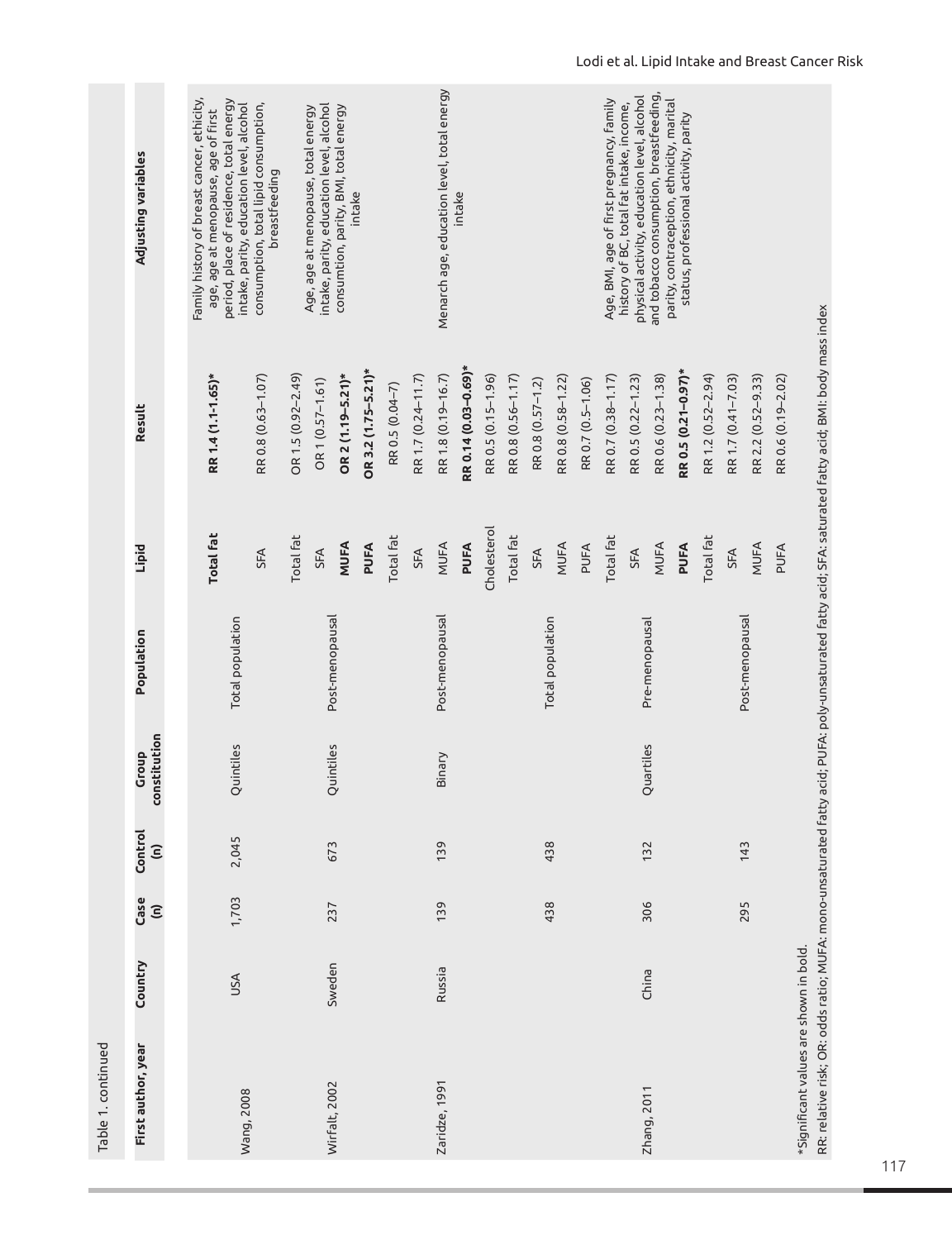| Table 2. Cohort studies |              |                                         |           |                                             |                       |                     |                                                        |                                                                                                                 |                                                                                                                                                                                                           |
|-------------------------|--------------|-----------------------------------------|-----------|---------------------------------------------|-----------------------|---------------------|--------------------------------------------------------|-----------------------------------------------------------------------------------------------------------------|-----------------------------------------------------------------------------------------------------------------------------------------------------------------------------------------------------------|
| First author,<br>year   | Cohort       | Country<br>(years)                      | Cases (n) | <b>Total cohort</b><br>$\widehat{\epsilon}$ | constitution<br>Group | Population          | Lipid                                                  | Result                                                                                                          | Adjusting variables                                                                                                                                                                                       |
| Byrne, 2002             | <b>NHS</b>   | United States<br>$(1976 - 1992)$        | 1,071     | 44,697                                      | Quintiles             | Post-menopausal     | Total fat<br>MUFA<br>SFA                               | RR 0.94 (0.77-1.15)<br>RR 0.88 (0.70-1.12)<br>RR 1.13 (0.81-1.57)                                               | menopause, hormonal<br>Age, family history of<br>replacement therapy,<br>consumption, age at<br>breast cancer, BMI,<br>first period, age at<br>pregnancy, alcohol<br>parity, age at first                 |
|                         |              |                                         |           |                                             |                       |                     | Total fat<br>PUFA<br>SFA                               | RR 1.11 (0.99-1.25)<br>RR 1.07 (0.95-1.21)<br>RR 0.93 (0.74-1.16)                                               | total energy intake                                                                                                                                                                                       |
|                         |              |                                         |           |                                             |                       | Total population    | MUFA<br>PUFA                                           | RR 0.95(0.84-1.07)<br>RR 1.13 (1-1.27)                                                                          | Age, family history                                                                                                                                                                                       |
|                         |              |                                         |           |                                             |                       |                     | Cholesterol<br>Total fat                               | RR 1.07 (0.91-12.6)<br>RR 1.05(0.87-1.26)                                                                       | BMI, physical activity,<br>oral contraceptive,<br>parity, age at first<br>of breast cancer,                                                                                                               |
| Farvid, 2014            | <b>NHSII</b> | <b>United States</b><br>$(1991 - 2011)$ | 2,830     | 88,804                                      | Quintiles             | Pre-menopausal      | MUFA<br>PUFA<br>SFA                                    | RR 1.08 (0.91-1.27)<br>RR 0.98 (0.83-1.15)<br>RR 1.1 (0.93-1.29)                                                | menopause, hormonal<br>delivery, education<br>level, total energy<br>intake, age at                                                                                                                       |
|                         |              |                                         |           |                                             |                       | menopausal<br>Post- | Cholesterol<br><b>Total fat</b><br>MUFA<br>PUFA<br>SFA | RR 1.32 (1.03-1.7)*<br>RR 1.02 (0.83-1.26)<br>RR 1.03 (0.83-1.27)<br>RR 1.12 (0.91-1.37)<br>RR 0.96 (0.78-1.2)  | replacement therapy,<br>alcohol consumption,<br>menopausal status,<br>smoking, fiber<br>consumption                                                                                                       |
| Gago-Domingez,<br>2003  | SCS          | $(1993 - 1998)$<br>Singapore            | 314       | 35,298                                      | Quartile              | Total population    | Cholesterol<br>Total fat<br>MUFA<br>PUFA<br>SFA        | RR 0.94 (0.68-1.31)<br>RR 1.35 (0.69-2.61)<br>RR 1.27 (0.92-1.74)<br>RR 1.03 (0.75-1.42)<br>RR 1.02 (0.73-1.43) | consumption, ethnicity<br>Age, family history of<br>breast cancer, age at<br>menopause, alcohol                                                                                                           |
| Howe, 1991              | <b>CNBSS</b> | $(1980 - 1987)$<br>Canada               | 519       | 56,837                                      | Quartile              | Total population    | Total fat<br>MUFA<br>PUFA<br>SFA                       | OR 1.08 (0.43-1.59)<br>OR 1.23 (0.81-1.89)<br>OR 1.3 (0.93-1.82)<br>OR 1.35 (1-1.82)                            | menopause, hormonal<br>education level, total<br>replacement therapy<br>consumption, age at<br>energy intake, fiber<br>Age, family history<br>of breast cancer,<br>at first delivery,<br>BMI, parity, age |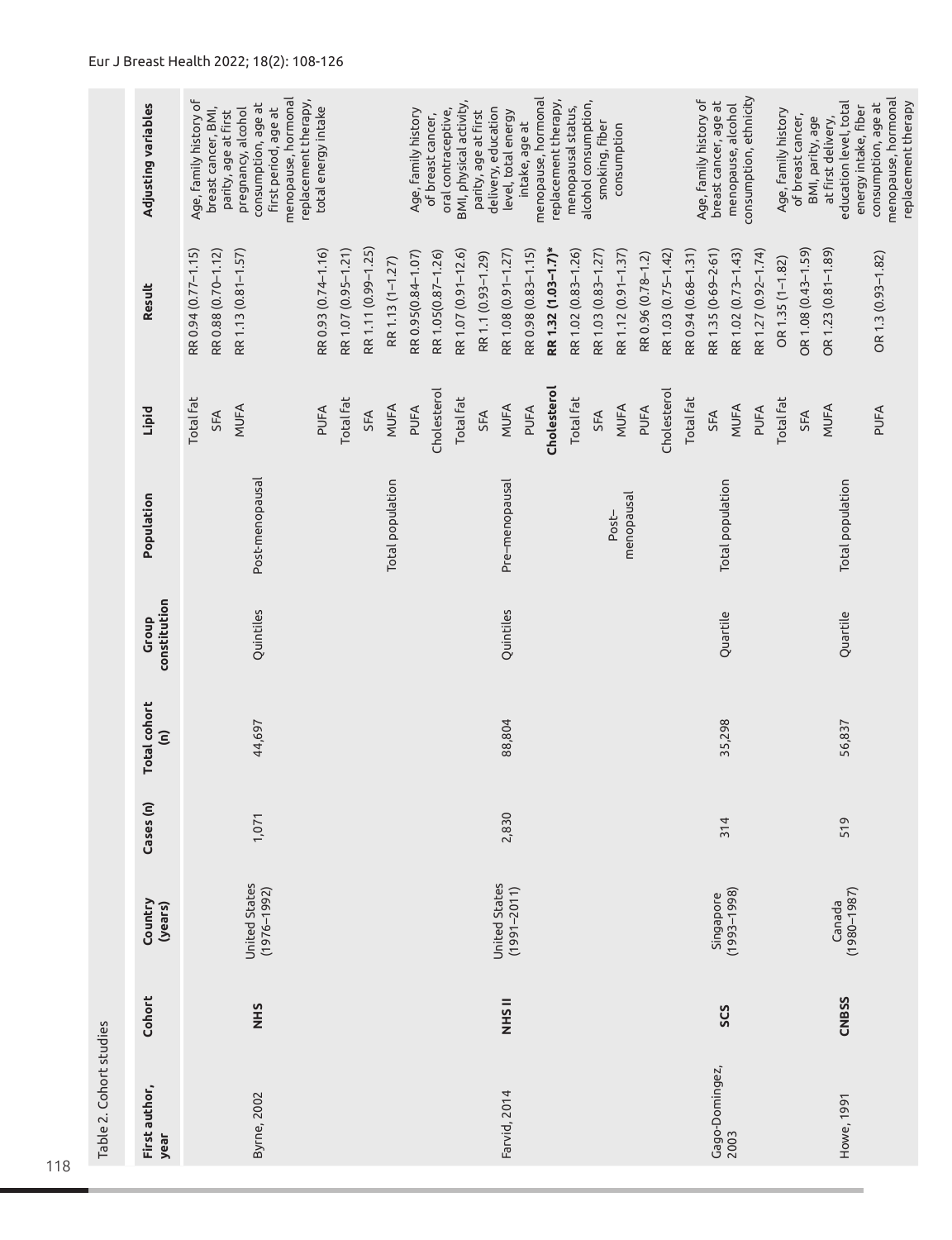Table 2. continued Table 2. continued

| I an re 10 I rinnen   |              |                                  |           |                                      |                       |                         |                  |                      |                                                                            |
|-----------------------|--------------|----------------------------------|-----------|--------------------------------------|-----------------------|-------------------------|------------------|----------------------|----------------------------------------------------------------------------|
| First author,<br>year | Cohort       | Country<br>(years)               | Cases (n) | Total cohort<br>$\widehat{\epsilon}$ | constitution<br>Group | Population              | Lipid            | Result               | Adjusting variables                                                        |
|                       |              |                                  |           |                                      |                       |                         | <b>Total fat</b> | HR 0.34 (0.16-0.73)* | Age, family history of                                                     |
| Jones, 1987           |              | <b>United States</b>             |           |                                      |                       |                         | SFA              | HR 0.44 (0.23-0.86)* | breast cancer, BMI,<br>menopausal status,                                  |
|                       | NHANES       | $(1070 - 1975)$                  | 99        | 5,495                                | Quartile              | Total population        | Cholesterol      | HR 0.7 (0.36-1.37)   | age at menopause,<br>age of first period                                   |
|                       |              |                                  |           |                                      |                       | Total population        | Cholesterol      | HR 1.69 (1.01-2.82)* | Age, family history                                                        |
|                       |              |                                  |           |                                      |                       | Pre-menopausal          | Cholesterol      | HR 1.42 (0.75-2.67)  | BMI, physical activity,<br>oral contraceptive,<br>of breast cancer,        |
| Kim, 2017             | <b>SKCCR</b> | $(2002 - 2014)$<br>Korea         | 72        | 5,046                                | Binary                |                         |                  |                      | parity, education level,<br>age of first period,                           |
|                       |              |                                  |           |                                      |                       | Post-menopausal         | Cholesterol      | HR 1.97 (0.81-4.80)  | alcohol consumption,<br>menopausal status,<br>age at menopause,<br>smoking |
|                       |              |                                  |           |                                      |                       |                         | Total fat        | RR 1.16 (0.87-1.55)  |                                                                            |
|                       |              |                                  |           |                                      |                       |                         | SFA              | RR 1.07 (0.68-1.68)  | age at menopause, age<br>Age of first period,                              |
| Kushi, 1992           |              | United States                    | 459       | 34,388                               | Quartile              | Post-menopausal         | MUFA             | RR 1.9 (0.7-1.7)     | of first delivery, BMI,                                                    |
|                       | <b>IWHS</b>  | $(1985 - 1989)$                  |           |                                      |                       |                         | PUFA             | RR 1.49(1.01-2.02)*  | alcohol consumption,<br>total energy intake                                |
|                       |              |                                  |           |                                      |                       |                         | Cholesterol      | RR 1.24 (0.87-1.76)  |                                                                            |
|                       |              |                                  |           |                                      |                       |                         | Total fat        | HR 1.02 (0.72-1.45)  | Age, family history                                                        |
|                       |              |                                  |           |                                      |                       |                         | <b>SFA</b>       | HR 1.12 (0.69-1.81)  | contraceptive, BMI,<br>of cancer, oral                                     |
|                       |              | Sweden                           |           |                                      |                       |                         | MUFA             | HR 0.88 (0.53-1.46)  | parity, age of first                                                       |
| Löf, 2007             | SWLHC        | $(1991 - 2004)$                  | 974       | 44,569                               | Quintiles             | <b>Total</b> population |                  |                      | pregnancy, education<br>level, alcohol                                     |
|                       |              |                                  |           |                                      |                       |                         | PUFA             | HR 0.72 (0.52-1)     | consumption, age of<br>first period, total fat<br>intake                   |
|                       |              |                                  |           |                                      |                       |                         | Total fat        | HR 0.94(.085-1.0.5)  | Age, family history of                                                     |
|                       |              |                                  |           |                                      |                       |                         | SFA              | HR 0.93 (0.83-1.02)  | cancer, BMI, parity,                                                       |
| Park, 2012            | TSS          | United States<br>$(1993 - 2007)$ | 3,885     | 85,089                               | Quintiles             | Post-menopausal         | MUFA             | HR 1.01 (0.91-1.13)  | age of first delivery,<br>ethnicity, age at                                |
|                       |              |                                  |           |                                      |                       |                         | PUFA             | HR 0.97 (0.88-1.08)  | menopause, alcohol                                                         |
|                       |              |                                  |           |                                      |                       |                         | Cholesterol      | HR 1.01(0.9-1.12)    | consumtion, smoking                                                        |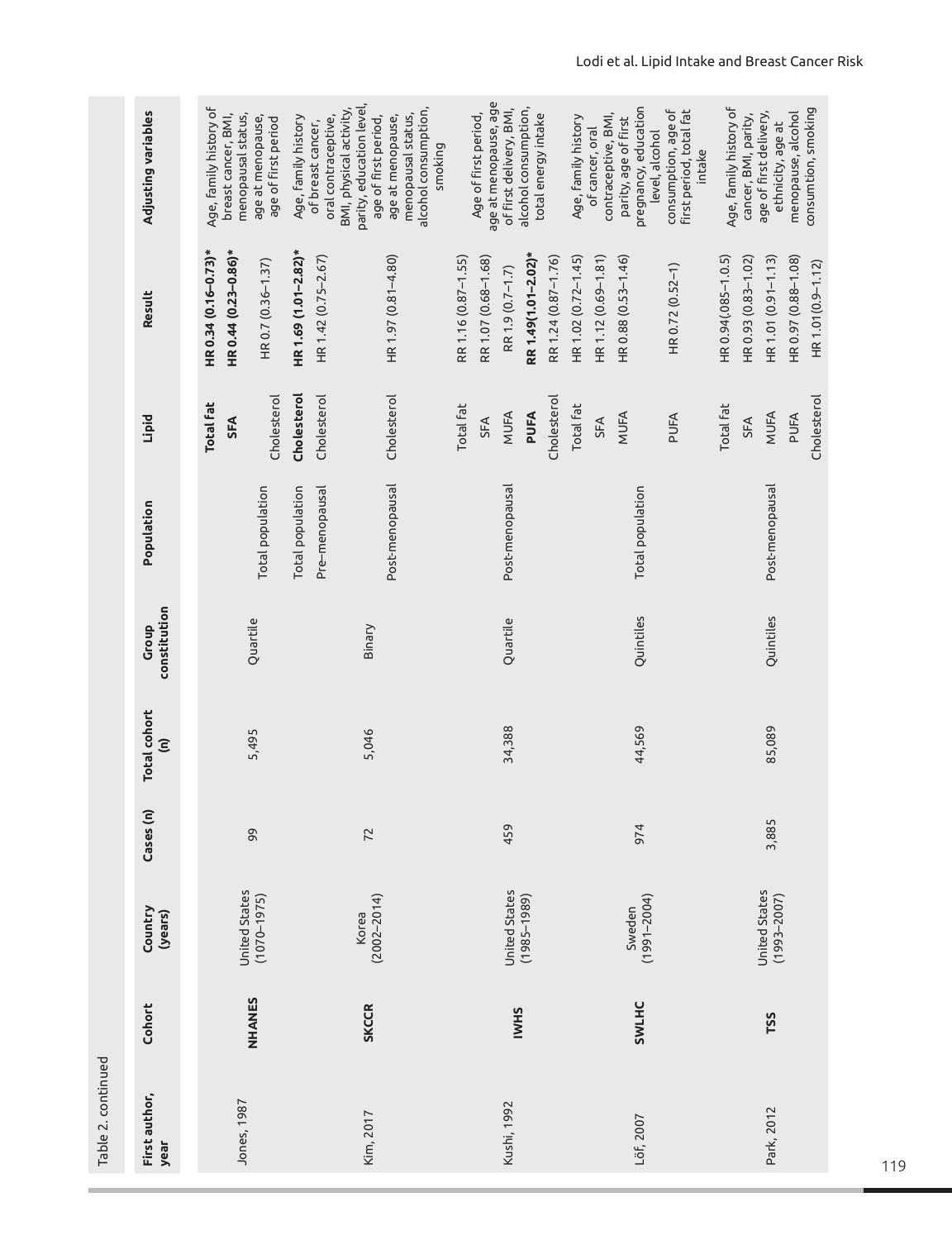|                    | Adjusting variables                         | consumption, alcohol<br>consumption, age at<br>energy intake, fruit<br>Age, ethnicity, BMI,<br>contraceptive, total<br>breast cancer, age<br>of first pregnancy,<br>hysterectomy, oral<br>age of first period,<br>family history of<br>physical activity,<br>menopause | consumption, physical<br>alcohol consumption,<br>Age, family history<br>intake, vegetables<br>of breast cancer,<br>education level,<br>smoking, BMI,<br>total energy<br>activity | hormone replacement<br>smoking, education<br>Menopausal status,<br>level, BMI, parity<br>therapy, alcohol<br>consumption, | menopause, hormone<br>replacement therapy,<br>BMI, physical activity,<br>alcohol consumption,<br>Age, family history<br>parity, age of first<br>pregnancy, age at<br>of breast cancer,<br>smoking |  |  |  |
|--------------------|---------------------------------------------|------------------------------------------------------------------------------------------------------------------------------------------------------------------------------------------------------------------------------------------------------------------------|----------------------------------------------------------------------------------------------------------------------------------------------------------------------------------|---------------------------------------------------------------------------------------------------------------------------|---------------------------------------------------------------------------------------------------------------------------------------------------------------------------------------------------|--|--|--|
|                    | Result                                      | HR 1.61 (1.08-2.38)*<br>HR 1.07 (0.76.1.52)<br>HR 1.43 (0.95-2.14)<br>HR 1.47 (1.00-2.15)                                                                                                                                                                              | HR 1.98 (1.24-3.17)*<br>HR 1.29 (0.76-2.21)<br>HR 1.43 (0.92-2.22)<br>HR 0.89 (0.62-1.28)                                                                                        | HR 1.06 (1.01-1.12)*<br>HR 1.05 (1.02-1.08)*<br>HR 1.06 (1.02-1.11)*<br>HR 0.98 (0.95-1.01)                               | HR 1.22 (1.03-1.45)*<br>HR 1.18 (1.06-1.31)*<br>HR 1.12 (1.00-1.24)*<br>HR 1.12(1.01-1.25)*                                                                                                       |  |  |  |
|                    | Lipid                                       | Total fat<br>MUFA<br>PUFA<br><b>SFA</b>                                                                                                                                                                                                                                | Total fat<br>MUFA<br>PUFA<br>SFA                                                                                                                                                 | <b>Total fat</b><br>MUFA<br>PUFA<br>SFA                                                                                   | <b>Total fat</b><br>MUFA<br>PUFA<br><b>SFA</b>                                                                                                                                                    |  |  |  |
|                    | Population                                  | Post-menopausal                                                                                                                                                                                                                                                        | Total population                                                                                                                                                                 | Total population                                                                                                          | Post-menopausal                                                                                                                                                                                   |  |  |  |
|                    | constitution<br>Group                       | Quintiles                                                                                                                                                                                                                                                              | Quintiles                                                                                                                                                                        | Quintiles                                                                                                                 | Quintiles                                                                                                                                                                                         |  |  |  |
|                    | <b>Total cohort</b><br>$\widehat{\epsilon}$ | 29,480                                                                                                                                                                                                                                                                 | 44,039                                                                                                                                                                           | 337,327                                                                                                                   | 188,736                                                                                                                                                                                           |  |  |  |
|                    | Cases (n)                                   | 772                                                                                                                                                                                                                                                                    | 545                                                                                                                                                                              | 10,062                                                                                                                    | 5,301                                                                                                                                                                                             |  |  |  |
|                    | Country<br>(years)                          | United States<br>$(2000 - 2007)$                                                                                                                                                                                                                                       | $(2009 - 2017)$<br>France                                                                                                                                                        | $(1992 - 2004)$<br>Europe                                                                                                 | <b>United States</b><br>$(1995 - 2000)$                                                                                                                                                           |  |  |  |
|                    | Cohort                                      | VITAL                                                                                                                                                                                                                                                                  | NNS                                                                                                                                                                              | EPIC                                                                                                                      | AARP DHS                                                                                                                                                                                          |  |  |  |
| Table 2. continued | First author,<br>year                       | Sczaniecka,<br>2012                                                                                                                                                                                                                                                    | Sellem, 2018                                                                                                                                                                     | Sieri, 2014                                                                                                               | Thiébaut, 2007                                                                                                                                                                                    |  |  |  |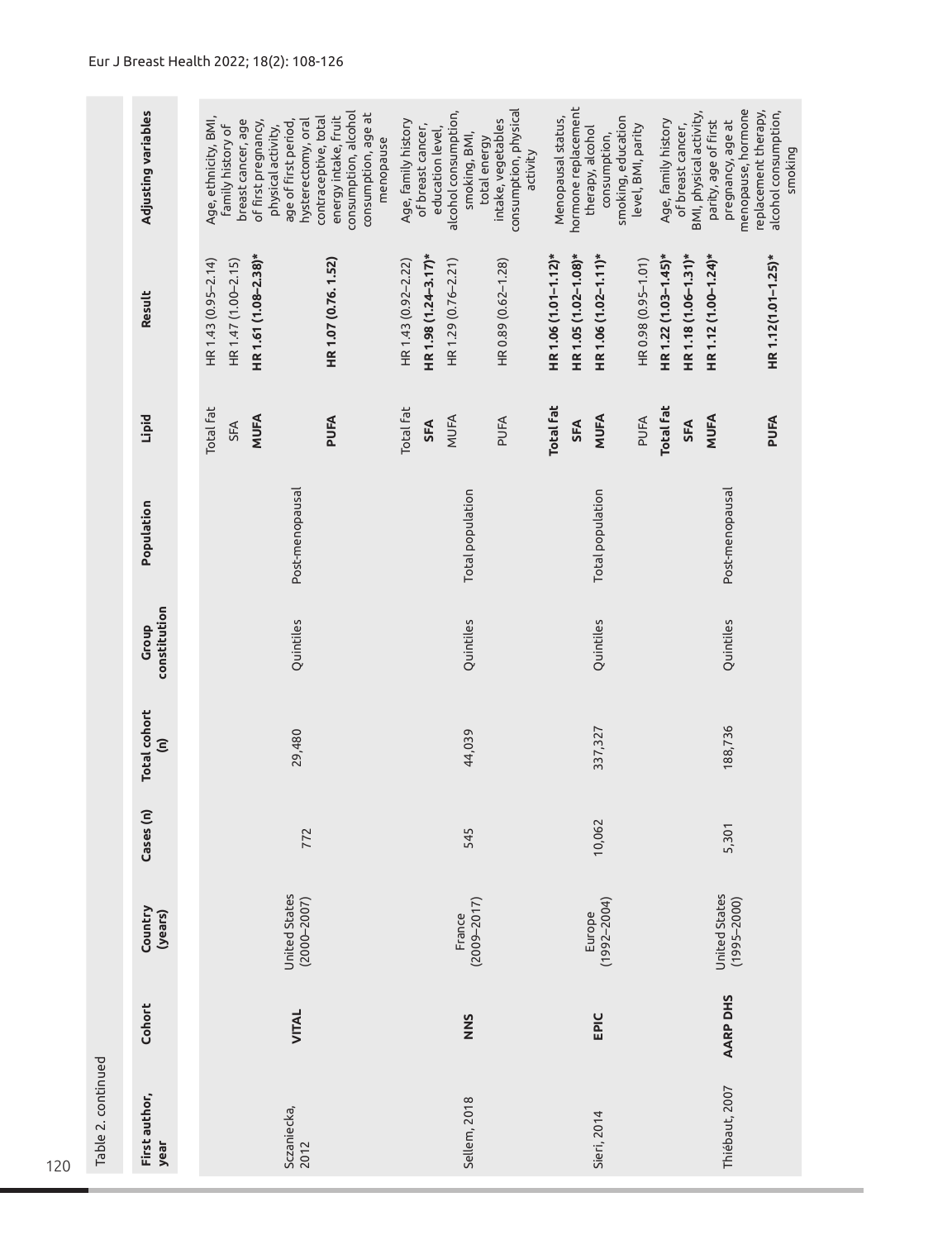| Table 2. continued                     |              |                                                                            |           |                                             |                       |                                     |                                                              |                                                                                                                                                                                                                                       |                                                                                                                                                                                                                                                                                                                                                                                                                                                                                                                                                                               |
|----------------------------------------|--------------|----------------------------------------------------------------------------|-----------|---------------------------------------------|-----------------------|-------------------------------------|--------------------------------------------------------------|---------------------------------------------------------------------------------------------------------------------------------------------------------------------------------------------------------------------------------------|-------------------------------------------------------------------------------------------------------------------------------------------------------------------------------------------------------------------------------------------------------------------------------------------------------------------------------------------------------------------------------------------------------------------------------------------------------------------------------------------------------------------------------------------------------------------------------|
| First author,<br>year                  | Cohort       | Country<br>(years)                                                         | Cases (n) | <b>Total cohort</b><br>$\widehat{\epsilon}$ | constitution<br>Group | Population                          | Lipid                                                        | Result                                                                                                                                                                                                                                | Adjusting variables                                                                                                                                                                                                                                                                                                                                                                                                                                                                                                                                                           |
| Van den Brandt,<br>1993                | <b>NLCS</b>  | Netherlands<br>$(1986 - 1989)$                                             | 471       | 62,573                                      | Binary                | Post-menopausal                     | Cholesterol<br><b>Total fat</b><br>MUFA<br>PUFA<br>SFA       | RR 1.08 (0.73-1.59)<br>RR 1.09 (0.74-1.61)<br>RR 0.75 (0.50-1.12)<br>RR 0.95 (0.64-1.40)<br>RR 1.39 (0.94-2.06)                                                                                                                       | oral contraceptive, age<br>age of first pregnancy,<br>Age, family history of<br>of first period, parity,<br>alcohol consumption,<br>breast cancer, BMI,<br>menopause, total<br>smoking, age at<br>energy intake                                                                                                                                                                                                                                                                                                                                                               |
| Velie, 2000                            | <b>BCDDP</b> | United States<br>$(1979 - 1995)$                                           | 996       | 40,022                                      | Quintiles             | Post-menopausal                     | <b>Total fat</b><br><b>SFA</b>                               | RR 1.07 (0.86-1.32)<br>RR 1.12(0.87-1.45)                                                                                                                                                                                             | menopause, education<br>consumption, smoking<br>Age, family history of<br>energy intake, age of<br>breast cancer, BMI,<br>first period, age at<br>oral contraceptive,<br>parity, age of first<br>pregnancy, total<br>level, alcohol                                                                                                                                                                                                                                                                                                                                           |
| Wakai, 2005                            | JACC Study   | $(1988 - 1997)$<br>Japan                                                   | 129       | 26,991                                      | Quintiles             | Post-menopausal<br>Total population | Total fat<br>Total fat<br>MUFA<br>MUFA<br>PUFA<br>SFA<br>SFA | RR 0.80 (0.46-1.38)<br>RR 0.68 (0.40-1.15)<br>RR 0.62 (0.36-1.09)<br>RR 0.64 (0.34-1.22)<br>RR 0.96 (0.45-2.05)<br>RR 0.99 (0.5-1.95)<br>RR 1.1 (0.63-1.9)                                                                            | education level, place<br>of residence, age at<br>Age, family history<br>oral contraceptive,<br>period, parity, age<br>at first pregnancy,<br>of breast cancer,<br>BMI, age of first<br>menopause                                                                                                                                                                                                                                                                                                                                                                             |
| *Significant values are shown in bold. |              | RR: relative risk; HR: hazard risk; OR: odds ratio; MUFA: mono-unsaturated |           |                                             |                       |                                     | PUFA                                                         | Santé; SCS: Cancer Screenee Cohort Study; SKCCR: South Korea Central Cancer Registry; SWLHC: Scandinavian Women's Lifestyle and Health Cohort; TSS: The Sister Study; VITAL: VITamins and Lifestyle; n: number<br>RR 1.98 (0.94-4.18) | lowa Women's Health Study, JACC Study: Japan Collaborative Cohort Study, NHANES: National Health and Nutrition Examination Survey; NHS Nurses' Health Study; NLCS: Netherlands Cohort Study; NNS: Nutri-Net<br>fatty acid; PUFA: poly-unsaturated fatty acid; SFA: saturated fatty acid; BMI: Body Mass Index; AARP DHS: American Association of Retired<br>Persons, Diet and Health study; BCDDP: Breast Cancer Detection, Demonstration Project; CNBSS: Canadian National Breast Screening Study; EPIC: European Prospective Investigation into Cancer and Nutrition, IWHS: |

121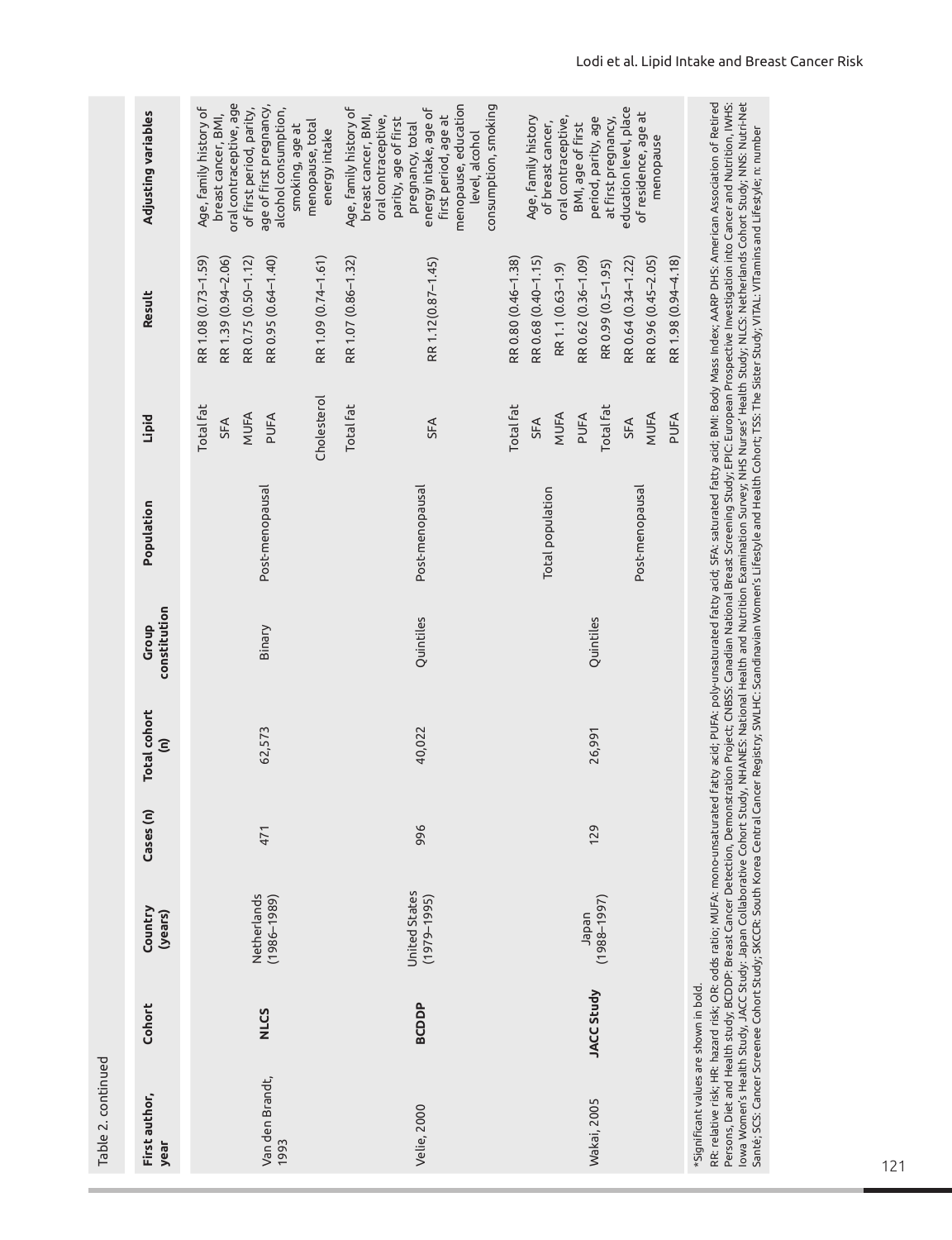## Table 3. Meta-analysis results

| Population              | Lipid            | <b>Study type</b> | Studies (n)    | <b>RR</b>    | (95% CI)        | p-value | I2 (%) |
|-------------------------|------------------|-------------------|----------------|--------------|-----------------|---------|--------|
|                         | <b>Total fat</b> | Cohort            | 8              | 0.98         | $(0.65 - 1.48)$ | 0.9311  | 97     |
|                         |                  | Case-Control      | 20             | 1.07         | $(0.96 - 1.19)$ | 0.225   | 89     |
|                         |                  | Cohort            | 8              | 0.94         | $(0.74 - 1.18)$ | 0.579   | 92     |
|                         | <b>SFA</b>       | Case-Control      | 15             | 1.06         | $(0.97 - 1.17)$ | 0.198   | 82     |
| <b>Total population</b> | <b>MUFA</b>      | Cohort            | 8              | 0.97         | $(0.87 - 1.08)$ | 0.578   | 56     |
|                         |                  | Case-Control      | 10             | 1.03         | $(0.9 - 1.18)$  | 0.659   | 90     |
|                         | <b>PUFA</b>      | Cohort            | 8              | 1.02         | $(0.91 - 1.14)$ | 0.780   | 64     |
|                         |                  | Case-Control      | 12             | 0.94         | $(0.82 - 1.08)$ | 0.384   | 91     |
|                         | Cholesterol      | Cohort            | 3              | 1.09         | $(0.71 - 1.66)$ | 0.706   | 69     |
|                         |                  | Case-Control      | 6              | 1.22         | $(0.94 - 1.58)$ | 0.129   | 92     |
|                         | <b>Total fat</b> | Case-Control      | 9              | $\mathbf{1}$ | $(0.9 - 1.11)$  | 0.981   | 55     |
|                         | <b>SFA</b>       | Case-Control      | $\overline{7}$ | 1.02         | $(0.86 - 1.2)$  | 0.838   | 70     |
| Pre-menopausal          | <b>MUFA</b>      | Case-Control      | $\overline{7}$ | 0.99         | $(0.84 - 1.17)$ | 0.931   | 71     |
|                         | <b>PUFA</b>      | Case-Control      | 6              | 1.07         | $(0.91 - 1.26)$ | 0.421   | 67     |
|                         | <b>Total fat</b> | Cohort            | 8              | 0.94         | $(0.84 - 1.04)$ | 0.242   | 62     |
|                         |                  | Case-Control      | 11             | 1.07         | $(0.94 - 1.21)$ | 0.309   | 66     |
|                         | <b>SFA</b>       | Cohort            | 8              | 1.01         | $(0.85 - 1.19)$ | 0.932   | 84     |
|                         |                  | Case-Control      | 10             | 1.12         | $(1.03 - 1.21)$ | 0.006   | 26     |
| Post-<br>menopausal     | <b>MUFA</b>      | Cohort            | $\overline{7}$ | 0.95         | $(0.83 - 1.08)$ | 0.413   | 69     |
|                         |                  | Case-Control      | 9              | 1.16         | $(0.97 - 1.38)$ | 0.108   | 82     |
|                         | <b>PUFA</b>      | Cohort            | $\overline{7}$ | 0.96         | $(0.83 - 1.11)$ | 0.592   | 77     |
|                         |                  | Case-Control      | 8              | 0.88         | $(0.64 - 1.22)$ | 0.444   | 94     |
|                         | Cholesterol      | Cohort            | $\overline{4}$ | 0.98         | $(0.84 - 1.14)$ | 0.772   | 42     |

Significant values are shown in bold.

RR: relative risk; CI 95%: confidence internal at 95%; I2: Higgin's I2 statistic of heterogeneity; MUFA: mono-unsaturated fatty acid; PUFA: poly-unsaturated fatty acid; SFA: saturated fatty acid, n: number

## **Role of Obesity in Breast Carcinogenesis**

Obesity, a documented breast cancer risk factor after menopause (4), is directly related to physical activity and diet (64). Mechanisms underlying the increased risk of breast cancer related to overweight and obesity are becoming better known and seem to rely largely on metabolic changes related to the endocrine action of excessive adipose tissue. These are mainly due to changes in steroid hormone metabolism as well as the action of inflammatory mediators (64). Mechanisms involving steroid hormones are the predominant hypothesis to explain the associations between obesity and breast cancer. The two main sites of estrogen synthesis are the ovaries before menopause, and adipose tissue through aromatization of adrenal androgen and ovarian androgens after menopause (65). Once released, estrogens act on breast epithelial cells and as a promoter of cell proliferation and this leads to an increased risk of mutation and malignant transformation of breast cells (65). This partly explains the increased risk of breast cancer after menopause in overweight or obese women. However, adipocytes, which are present in large numbers in breast tissue, secrete a range of adipokines/cytokines. Two of the cytokines are leptin and

adiponectin. Leptin is a pro-inflammatory cytokine that causes postprandial satiety and activation of cell proliferation. Adiponectin has an anti-inflammatory and antineoplastic action (66). These two cytokines balance each other in normal body weight, but in obese people there is a loss of this balance. and the production of pro-inflammatory cytokines is promoted. Clinical and experimental studies (67, 68), have found a deleterious link between adipocytes present at the tumor invasion front and the progression of breast cancer (69, 70). Breast adipocytes are involved in tumor initiation, proliferation, progression and metastasis (66). Adipocytes now appear to be important cellular contributors to tumor progression. Taken together, these biological mechanisms may explain how obesity increases breast cancer risk.

## **Lipid Consumption Is Not Directly Linked to Obesity**

However, diet and obesity may not have an effect on the breast through the same mechanisms. Indeed, lipid consumption is not directly related to obesity and overweight. There is evidence that high total energy intake (71) and high carbohydrate intake (72) are directly related to weight gain. The link between obesity and higher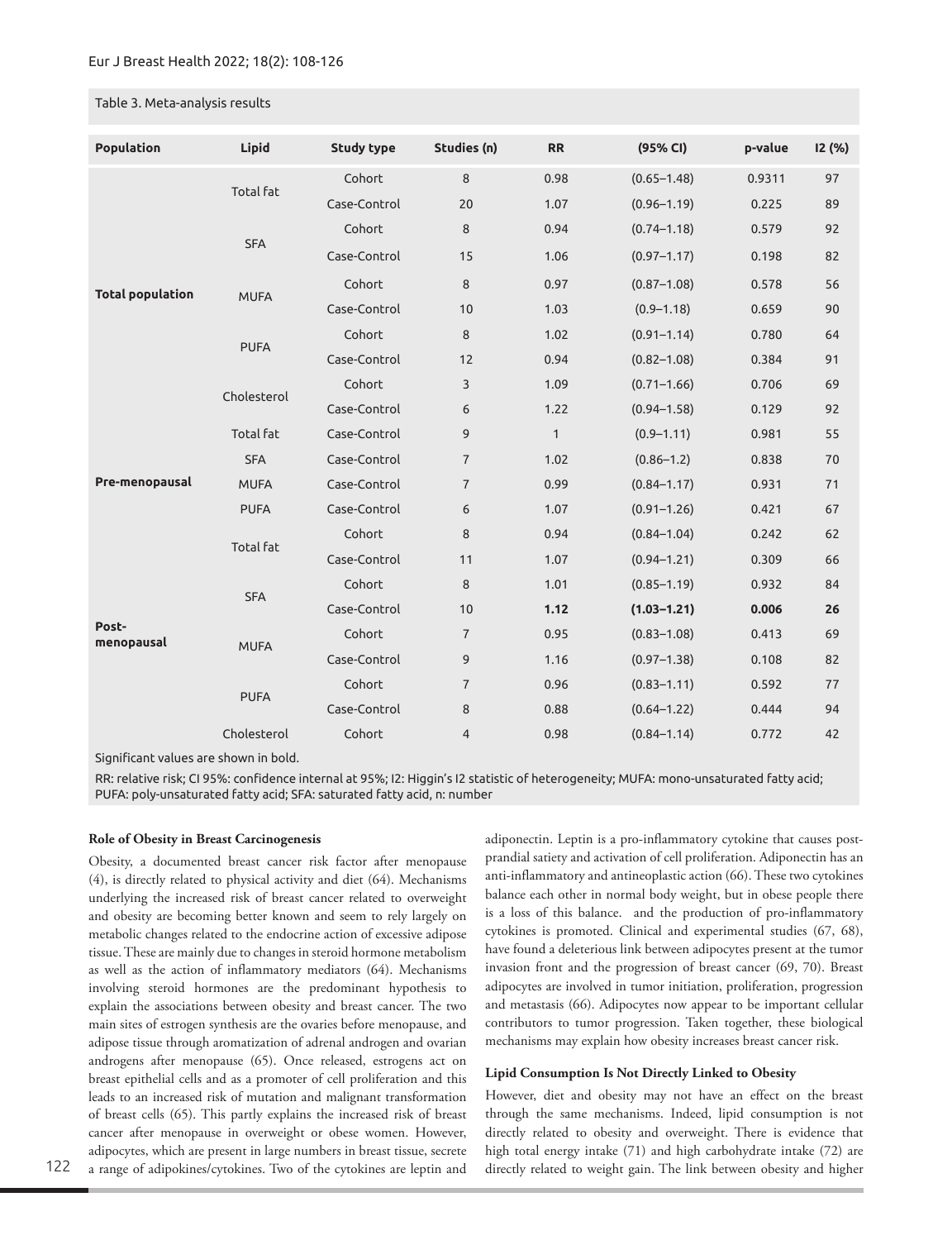fat consumption without an increase in total energy consumption is still debated. Surprisingly, epidemiological studies do not demonstrate the role of high lipid intake in the occurrence of obesity, beyond their contribution to making the energy balance positive. In the European Prospective Investigation into Cancer and Nutrition (EPIC) prospective study of over 89,000 subjects with mean lipid intakes of 31.5%–36.5% of total energy intake, dietary lipids were not associated with weight change (73). In addition, weight gain appears to be independent of the percentage of total fat consumed (74) and there is no evidence that overweight subjects ingest more lipids than others (75). Therefore, there must be other biological explanations for our findings.

## **Specificity and Action of Different Lipid Subtypes**

The role of the different classes of fatty acids in breast carcinogenesis has been the subject of numerous studies, mainly based on animal models. In these models, high lipid intake (40% of ingested energy) stimulated mammary carcinogenesis with a dose-effect, independent from the nature of the lipids that made up the diet (76).

We found that high SFA consumption may increase breast cancer risk among post-menopausal women. However, biological mechanisms linking SFA and breast cancerogenesis are still unknown. *In vitro* studies on a breast cancer cell line (MDA-MB-231) found that SFA stimulated proliferation while unsaturated fatty acids inhibited proliferation and induced apoptosis (77). Still, a possible explanation would be that SFA intake increased insulin resistance and may therefore lead to an increased breast cancer risk (78). However, results of our meta-analysis do not show a significant impact of PUFA, MUFA and cholesterol consumption on breast cancer risk. Unlike SFA, MUFA derived from olive oil reduced insulin resistance and therefore had a benefit on breast cancer risk (79). However, this was not found for non-vegetable MUFA. Results from the E3N-EPIC study found that high plasma levels of natural MUFA were not associated with an increased breast cancer risk while there was an increased risk for *trans*-mono-saturated fatty acids (9).

PUFA may reduce the binding between estrogen and serum proteins, including sex-hormone binding globulin (SHBG) and albumin, thereby increasing the circulating level of biologically potent estrogens that can activate breast cell growth (76). Long-chain PUFA such as eicosapentaenoic acid (EPA) and docosahexaenoic acid (DHA) can inhibit the production of arachidonic acid-derived eicosanoids in tumors (80). Lipid peroxidation can induce apoptosis (81, 82). The n-3 PUFA can therefore bind and activate the peroxisome proliferatoractivated gamma receptor, leading to activation of the proteoglycan syndecan-1 in human breast cancer cells, thereby inducing apoptosis and inhibition of cell growth (80). Linoleic acid can generate 13-hydroxylinoleic acid, which enhances the growth-stimulating signal of peptide growth factors, such as epidermal growth factor (EGF) and insulin, which may stimulate the growth of cancer cells (83). A meta-analysis found that high plasma levels of n-3 PUFA were associated with a decreased risk of breast cancer (84). Conversely, high levels of MUFA and SFA (palmitic and oleic acids) were associated with increased breast cancer risk (84).

High blood cholesterol levels appear to increase the risk of breast cancer (85). Interventional studies in mice have highlighted the role of cholesterol in mammary tumor cells (86). Some derivatives such as 6-oxo-cholestan-3β,5α-diol (OCDO) and 27-hydroxycholesterol (27HC) are involved in the promotion, proliferation and migration

of cancer cells (87, 88). To date, it is not confirmed that high dietary cholesterol intake is a risk factor for breast cancer, as shown in our meta-analysis and other articles (89, 90). This may be explained in part by the low proportion of cholesterol (about 30%) in the diet, while the rest comes from the degradation of lipids and carbohydrates by the liver (91).

## **Limitations of Our Study**

It is important to consider certain elements that may have led to sources of bias in our results in view of the great heterogeneity of the selected studies. In fact, the studies included in our meta-analysis were carried out on populations from five continents with significant cultural and dietary diversity. The types of oils used in the diet also vary from one country to another, with a particular consumption of olive oil around the Mediterranean rim, as for example in Italy (26) or Spain (24), which is one of the main sources of MUFA. Conversely, in the United States and Canada, MUFA are largely provided by products of animal origin (46, 55). In Asian countries such as China, Korea, Japan and Singapore, women have a diet that is predominantly vegetarian or with low meat content (40, 51, 52). Moreover, each lipid family (SFA, MUFA, PUFA) contains a broad range of lipids. As previously described, effects may differ even among the same family. Consequently, it is possible that our results do not reflect the effect of a particular lipid, which may be specifically implicated in breast carcinogenesis.

In addition, methods of data collection, which differed across studies, must be considered when explaining the differences in outcomes between cohort and case-control studies. Case-control studies are subject to a recall bias, as dietary habits were collected with a questionnaire after the onset of the disease. Conversely, the results of cohort surveys are considered more conclusive because they are based on the collection of dietary habits in healthy subjects at the beginning of the studies and have a prospective setting. Moreover, cohort studies have a higher number of patients and a longer duration of follow-up (up to 20 years) and therefore higher statistical power.

Finally, our results were adjusted according to menopausal status but not with other variables, as data was not available for the meta-analysis. In the different studies, relative risks and odds ratio were adjusted with different variables such as body mass index, age, and parity. These variables are reported in Tables 1 and 2.

## **Conclusion**

Despite the heterogeneity of the included articles, follow-up durations, populations and number of patients, most studies are consistent with respect to total lipids, MUFA, PUFA and cholesterol. Nevertheless, an association was found between high intake of SFA and the occurrence of breast cancer in post-menopausal women for case-controlled studies but not for cohort studies, requiring additional investigation. These studies should focus more on the type of SFA rather than the whole lipid family, as each lipid intake may have specific consequences.

At this stage, therefore, it is not possible to establish nutritional recommendations regarding the consumption of lipids to decrease breast cancer risk. However, even if lipid intake does not play a significant role in the etiology of breast cancer, its proven adverse effect on pathologies, such as cardiovascular disease, justifies the consolidation of nutritional education efforts.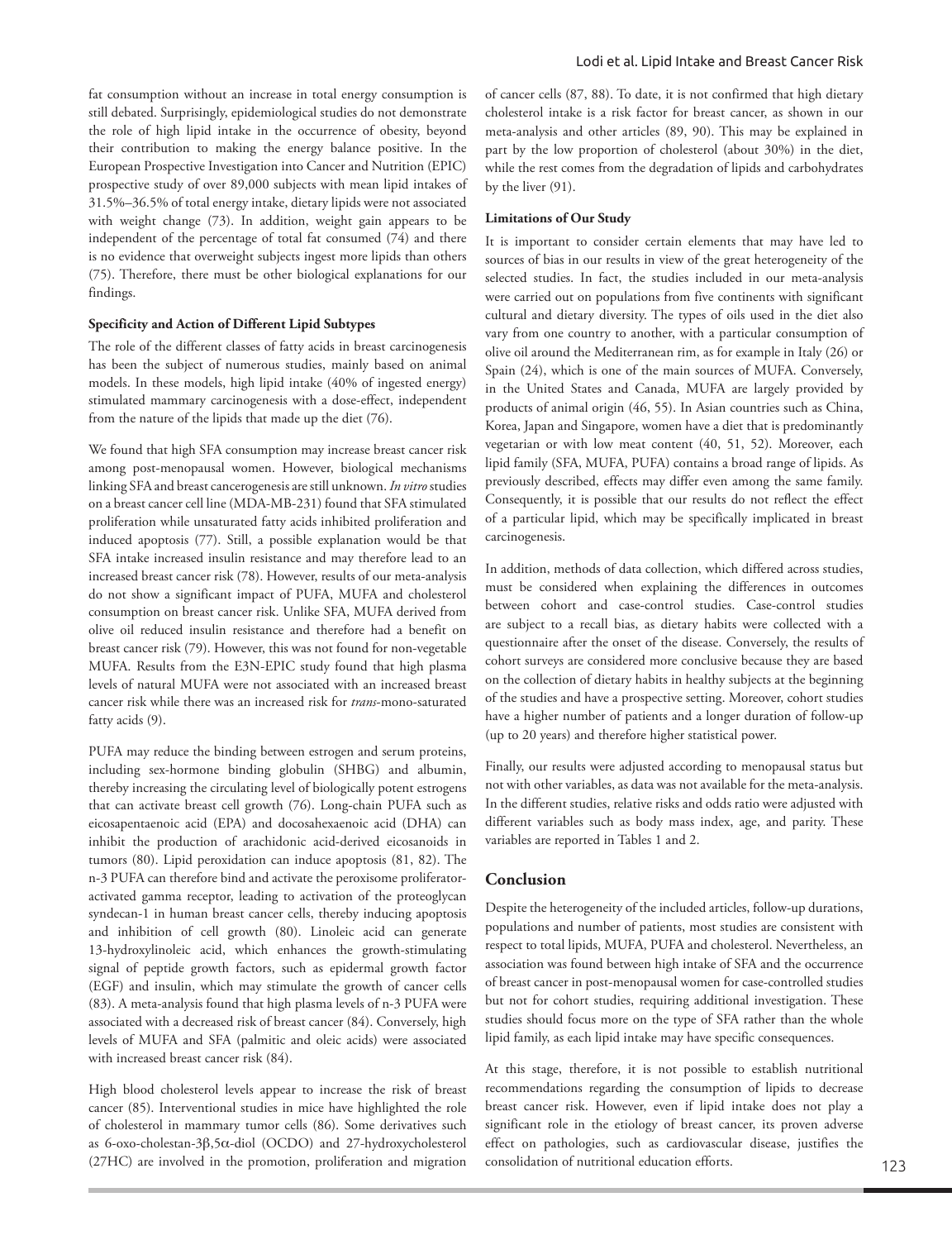Moreover, adipocytes have a role in promoting and regulating breast cancer. Current studies are of interest (87, 92) and contribute to an understanding of biochemical mechanisms. The discovery of new molecules with anti-tumor properties, such as dendrogenin A (DDA), a natural cholesterol derivative (87), opens doors to the development of new therapeutics.

#### **Acknowledgements**

The authors are thankful to the patient association Seins et Vie (SEVE) for the help and support.

**Ethics Committee Approval:** Not applicable.

**Informed Consent:** Not applicable.

**Peer-review:** Externally peer-reviewed.

## **Authorship Contributions**

Concept: F.L.Q., C.M.; Design: M.L., C.M.; Data Collection and/or Processing: M.L., A.K., F.L.Q.; Analysis and/or Interpretation: M.L., V.G., C.T.; Literature Search: M.L., A.K., F.L.Q.; Writing: M.L., A.K., F.L.Q., V.G., C.T., C.M.

**Conflict of Interest:** No conflict of interest was declared by the authors.

**Financial Disclosure:** The authors declared that this study received no financial support.

# **References**

- 1. Ferlay J, Ervik M, Lam F, Colombet M, Mery L, Piñeros M, et al. Global Cancer Observatory: Cancer Today. Lyon, France: International Agency for Research on Cancer. Available at: https://gco.iarc.fr/today, accessed [24/01/2021]. 2020 **[Crossref]**
- 2. Rojas K, Stuckey A. Breast Cancer Epidemiology and Risk Factors. Clin Obstet Gynecol 2016; 59: 651-672. (PMID: 27681694) **[\[Crossref\]](https://doi.org/10.1097/GRF.0000000000000239)**
- 3. Thune I, Brenn T, Lund E, Gaard M. Physical activity and the risk of breast cancer. N Engl J Med 1997; 336: 1269-1275. (PMID: 9113929) **[\[Crossref](https://doi.org/10.1056/NEJM199705013361801)]**
- 4. Arnold M, Pandeya N, Byrnes G, Renehan PAG, Stevens GA, Ezzati PM, et al. Global burden of cancer attributable to high body-mass index in 2012: a population-based study. Lancet Oncol 2015; 16: 36-46. (PMID: 25467404) **[\[Crossref\]](https://doi.org/10.1016/S1470-2045(14)71123-4)**
- 5. Howe GR, Aronson KJ, Benito E, Castelleto R, Cornée J, Duffy S, et al. The relationship between dietary fat intake and risk of colorectal cancer: evidence from the combined analysis of 13 case-control studies. Cancer Causes Control 1997; 8: 215-228. (PMID: 9134246) **[\[Crossref\]](https://doi.org/10.1023/a:1018476414781)**
- 6. De Cicco P, Catani MV, Gasperi V, Sibilano M, Quaglietta M, Savini I. Nutrition and Breast Cancer: A Literature Review on Prevention, Treatment and Recurrence. Nutrients 2019; 11: 1514. (PMID: 31277273) **[\[Crossref\]](https://doi.org/10.3390/nu11071514)**
- 7. Baudry J, Assmann KE, Touvier M, Allès B, Seconda L, Latino-Martel P, et al. Association of Frequency of Organic Food Consumption With Cancer Risk: Findings From the NutriNet-Santé Prospective Cohort Study. JAMA Intern Med 2018; 178: 1597-1606. (PMID: 30422212) **[\[Crossref](https://doi.org/10.1001/jamainternmed.2018.4357)]**
- 8. Nehlig A, Reix N, Arbogast P, Mathelin C. Coffee consumption and breast cancer risk: a narrative review in the general population and in different subtypes of breast cancer. Eur J Nutr 2021; 60: 1197-1235. (PMID: 33442757) **[[Crossref](https://doi.org/10.1007/s00394-020-02465-0)]**
- 9. Chajès V, Thiébaut AC, Rotival M, Gauthier E, Maillard V, Boutron-Ruault MC, et al. Association between serum trans-monounsaturated

fatty acids and breast cancer risk in the E3N-EPIC Study. Am J Epidemiol 2008; 167: 1312-1320. (PMID: 18390841) **[[Crossref\]](https://doi.org/10.1093/aje/kwn069)**

- 10. Cowen S, McLaughlin SL, Hobbs G, Coad J, Martin KH, Olfert IM, et al. High-Fat, High-Calorie Diet Enhances Mammary Carcinogenesis and Local Inflammation in MMTV-PyMT Mouse Model of Breast Cancer. Cancers (Basel) 2015; 7: 1125-1142. (PMID: 26132316) **[\[Crossref\]](https://doi.org/10.3390/cancers7030828)**
- 11. Cao Y, Hou L, Wang W. Dietary total fat and fatty acids intake, serum fatty acids and risk of breast cancer: A meta-analysis of prospective cohort studies. Int J Cancer 2016; 138: 1894-1904. (PMID: 26595162) **[\[Crossref\]](https://doi.org/10.1002/ijc.29938)**
- 12. Hunter DJ, Spiegelman D, Adami HO, Beeson L, van den Brandt PA, Folsom AR, et al. Cohort studies of fat intake and the risk of breast cancer--a pooled analysis. N Engl J Med 1996; 334: 356-361. (PMID: 8538706) **[\[Crossref\]](https://doi.org/10.1056/NEJM199602083340603)**
- 13. Boyd NF, Martin LJ, Noffel M, Lockwood GA, Trichler DL. A metaanalysis of studies of dietary fat and breast cancer risk. Br J Cancer 1993; 68: 627-636. (PMID: 8353053) **[\[Crossref\]](https://doi.org/10.1038/bjc.1993.398)**
- 14. Dandamudi A, Tommie J, Nommsen-Rivers L, Couch S. Dietary Patterns and Breast Cancer Risk: A Systematic Review. Anticancer Res 2018; 38: 3209-3222. (PMID: 7927867) **[\[Crossref\]](https://doi.org/10.21873/anticanres.12586)**
- 15. Moher D, Liberati A, Tetzlaff J, Altman DG, Group P. Preferred reporting items for systematic reviews and meta-analyses: the PRISMA statement. Int J Surg 2010; 8: 336-431. (PMID: 19621072) **[[Crossref\]](https://doi.org/10.1371/journal.pmed.1000097)**
- 16. R Core Team. R: A Language and Environment for Statistical Computing. R Foundation for Statistical Computing; 2019. (http://lib.stat.cmu. edu/R/CRAN/doc/manuals/r-devel/fullrefman.pdf **[Crossref]**
- 17. Pryor M, Slattery ML, Robison LM, Egger M. Adolescent diet and breast cancer in Utah. Cancer Res 1989; 49: 2161-2167. (PMID: 2539254) **[\[Crossref\]](https://pubmed.ncbi.nlm.nih.gov/2539254/)**
- 18. Ewertz M, Gill C. Dietary factors and breast-cancer risk in Denmark. Int J Cancer 1990; 46: 779-784. (PMID: 2228305) **[[Crossref\]](https://doi.org/10.1002/ijc.2910460505)**
- 19. Van't Veer P, Kok FJ, Brants HA, Ockhuizen T, Sturmans F, Hermus RJ. Dietary fat and the risk of breast cancer. Int J Epidemiol 1990; 19: 12-18. (PMID: 2351506) **[\[Crossref\]](https://doi.org/10.1093/ije/19.1.12)**
- 20. Graham S, Hellmann R, Marshall J, Freudenheim J, Vena J, Swanson M, et al. Nutritional epidemiology of postmenopausal breast cancer in western New York. Am J Epidemiol 1991; 134: 552-566. (PMID: 1951261) **[\[Crossref\]](https://doi.org/10.1093/oxfordjournals.aje.a116129)**
- 21. Richardson S, Gerber M, Cenee S. The role of fat, animal protein and some vitamin consumption in breast cancer: a case control study in southern France. Int J Cancer 1991; 48: 1-9. (PMID: 2019449) **[[Crossref](https://doi.org/10.1002/ijc.2910480102)]**
- 22. Zaridze D, Lifanova Y, Maximovitch D, Day NE, Duffy SW. Diet, alcohol consumption and reproductive factors in a case-control study of breast cancer in Moscow. Int J Cancer 1991; 48 : 493-501. (PMID: 2045197) **[\[Crossref\]](https://doi.org/10.1002/ijc.2910480404)**
- 23. Levi F, La Vecchia C, Gulie C, Negri E. Dietary factors and breast cancer risk in Vaud, Switzerland. Nutr Cancer 1993; 19: 327-335. (PMID: 8346081) **[\[Crossref\]](https://doi.org/10.1080/01635589309514263)**
- 24. Martin-Moreno JM, Willett WC, Gorgojo L, Banegas JR, Rodriguez-Artalejo F, Fernandez-Rodriguez JC, et al. Dietary fat, olive oil intake and breast cancer risk. Int J Cancer 1994; 58: 774-780. (PMID: 7927867) **[\[Crossref](https://doi.org/10.1002/ijc.2910580604)]**
- 25. Toniolo P, Riboli E, Shore RE, Pasternack BS. Consumption of meat, animal products, protein, and fat and risk of breast cancer: a prospective cohort study in New York. Epidemiology 1994; 5: 391-397. (PMID: 7918807) **[\[Crossref\]](https://doi.org/10.1097/00001648-199407000-00003)**
- 26. Franceschi S, Favero A, Decarli A, Negri E, La Vecchia C, Ferraroni M, et al. Intake of macronutrients and risk of breast cancer. Lancet 1996; 347: 1351-1356. (PMID: 8637339) **[[Crossref\]](https://doi.org/10.1016/s0140-6736(96)91008-9)**
- 27. Challier B, Perarnau JM, Viel JF. Garlic, onion and cereal fibre as protective factors for breast cancer: a French case-control study. Eur J Epidemiol 1998; 14: 737-747. (PMID: 9928867) **[\[Crossref](https://doi.org/ 10.1023/a:1007512825851)]**

124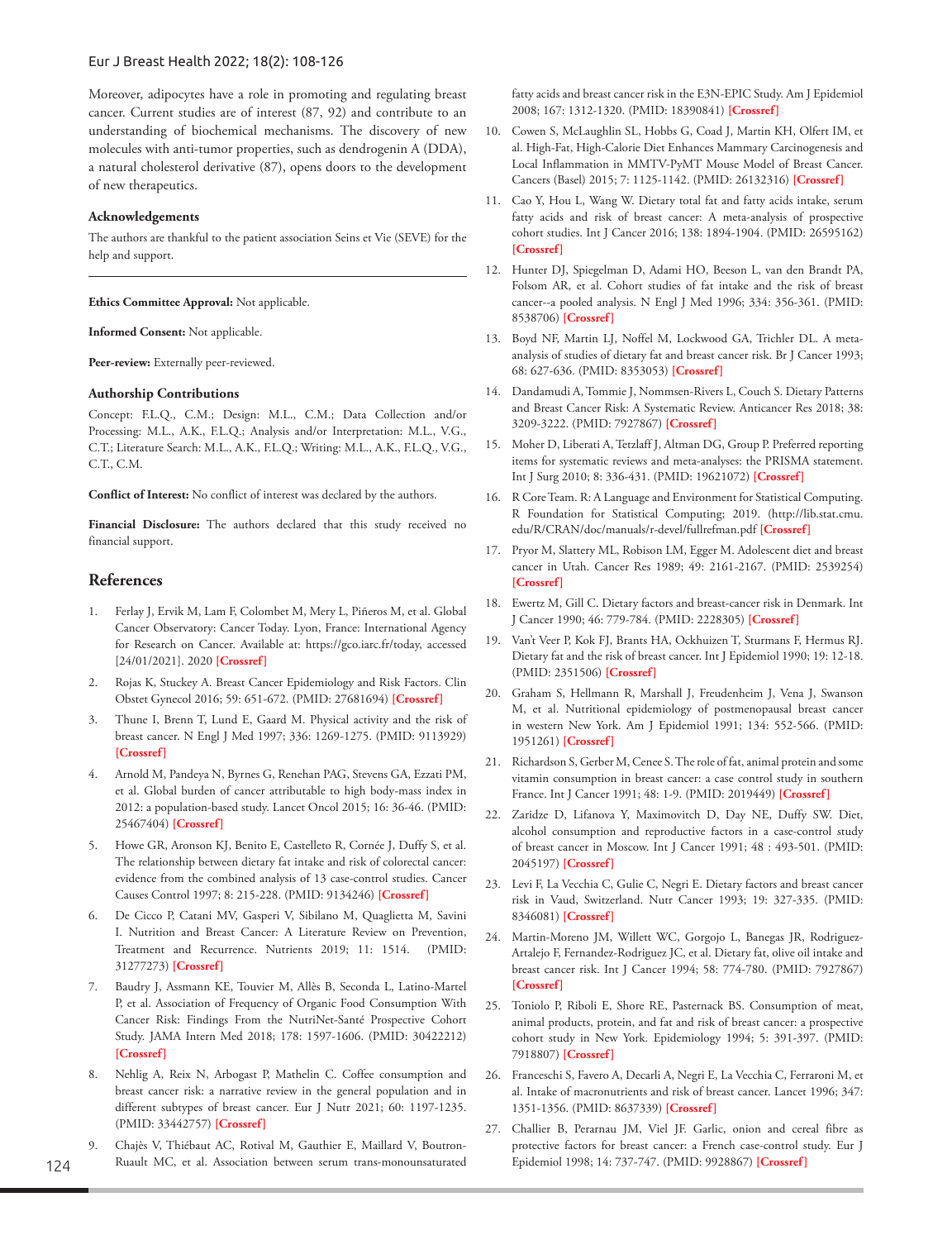- 28. De Stefani E, Deneo-Pellegrini H, Mendilaharsu M, Ronco A. Essential fatty acids and breast cancer: a case-control study in Uruguay. Int J Cancer 1998; 76: 491-494. (PMID: 9590123) **[\[Crossref](https://doi.org/10.1002/(sici)1097-0215(19980518)76:4<491::aid-ijc8>3.0.co;2-m)]**
- 29. Potischman N, Weiss HA, Swanson CA, Coates RJ, Gammon MD, Malone KE, et al. Diet during adolescence and risk of breast cancer among young women. J Natl Cancer Inst 1998; 90: 226-233. (PMID: 9462680) **[\[Crossref\]](https://doi.org/10.1093/jnci/90.3.226)**
- 30. Wirfält E, Mattisson I, Gullberg B, Johansson U, Olsson H, Berglund G. Postmenopausal breast cancer is associated with high intakes of omega6 fatty acids (Sweden). Cancer Causes Control 2002; 13: 883-893. (PMID: 12588084) **[[Crossref\]](https://doi.org/10.1023/a:1021922917489)**
- 31. Bonilla-Fernández P, López-Cervantes M, Torres-Sánchez LE, Tortolero-Luna G, López-Carrillo L. Nutritional factors and breast cancer in Mexico. Nutr Cancer 2003; 45: 148-155. (PMID: 12881007) **[\[Crossref](https://doi.org/10.1207/S15327914NC4502_02)]**
- 32. Do MH, Lee SS, Jung PJ, Lee MH. Intake of dietary fat and vitamin in relation to breast cancer risk in Korean women: a case-control study. J Korean Med Sci 2003; 18: 534-540. (PMID: 12923330) **[[Crossref\]](https://doi.org/10.3346/jkms.2003.18.4.534)**
- 33. Goodstine SL, Zheng T, Holford TR, Ward BA, Carter D, Owens PH, et al. Dietary (n-3)/(n-6) fatty acid ratio: possible relationship to premenopausal but not postmenopausal breast cancer risk in U.S. women. J Nutr 2003; 133: 1409-1414. (PMID: 12730430) **[[Crossref\]](https://doi.org/10.1093/jn/133.5.1409)**
- 34. Alothaimeen A, Ezzat A, Mohamed G, Muammar T, Al-Madouj A. Dietary fat and breast cancer in Saudi Arabia: a case-control study. East Mediterr Health J 2004; 10: 879-886. (PMID: 16335776) **[\[Crossref\]](https://doi.org/https://pubmed.ncbi.nlm.nih.gov/16335776/)**
- 35. Romieu I, Lazcano-Ponce E, Sanchez-Zamorano LM, Willett W, Hernandez-Avila M. Carbohydrates and the risk of breast cancer among Mexican women. Cancer Epidemiol Biomarkers Prev 2004; 13: 1283- 1289. (PMID: 15298947) **[\[Crossref\]](https://pubmed.ncbi.nlm.nih.gov/15298947/)**
- 36. Lee MM, Chang IY, Horng CF, Chang JS, Cheng SH, Huang A. Breast cancer and dietary factors in Taiwanese women. Cancer Causes Control 2005; 16: 929-937. (PMID: 16132802) **[[Crossref\]](https://doi.org/10.1007/s10552-005-4932-9)**
- 37. Kallianpur AR, Lee SA, Gao YT, Lu W, Zheng Y, Ruan ZX, et al. Dietary animal-derived iron and fat intake and breast cancer risk in the Shanghai Breast Cancer Study. Breast Cancer Res Treat 2008; 107: 123-132. (PMID: 17431764) **[\[Crossref\]](https://doi.org/10.1007/s10549-007-9538-3)**
- 38. Wang J, John EM, Horn-Ross PL, Ingles SA. Dietary fat, cooking fat, and breast cancer risk in a multiethnic population. Nutr Cancer 2008; 60: 492-504. (PMID: 18584483) **[[Crossref](https://doi.org/10.1080/01635580801956485)]**
- 39. Sulaiman S, Shahril MR, Shaharudin SH, Emran NA, Muhammad R, Ismail F, et al. Fat intake and its relationship with pre- and postmenopausal breast cancer risk: a case-control study in Malaysia. Asian Pac J Cancer Prev 2011; 12: 2167-2178. (PMID: 22296351) **[\[Crossref\]](https://pubmed.ncbi.nlm.nih.gov/22296351/)**
- 40. Zhang CX, Ho SC, Lin FY, Chen YM, Cheng SZ, Fu JH. Dietary fat intake and risk of breast cancer: a case-control study in China. Eur J Cancer Prev 2011; 20: 199-206. (PMID: 21403522) **[[Crossref\]](https://doi.org/10.1097/CEJ.0b013e32834572bb)**
- 41. Balasubramaniam SM, Rotti SB, Vivekanandam S. Risk factors of female breast carcinoma: a case control study at Puducherry. Indian J Cancer 2013; 50: 65-70. (PMID: 23713049) **[[Crossref\]](https://doi.org/10.4103/0019-509X.112307)**
- 42. Khankari NK, Bradshaw PT, Steck SE, He K, Olshan AF, Shen J, et al. Polyunsaturated fatty acid interactions and breast cancer incidence: a population-based case-control study on Long Island, New York. Ann Epidemiol 2015; 25: 929-935. (PMID: 26452606) **[\[Crossref\]](https://doi.org/10.1016/j.annepidem.2015.09.003)**
- 43. Tayyem RF, Mahmoud RI, Shareef MH, Marei LS. Nutrient intake patterns and breast cancer risk among Jordanian women: a case-control study. Epidemiol Health 2019; 41: e2019010. (PMID: 30999736) **[\[Crossref\]](https://doi.org/10.4178/epih.e2019010)**
- 44. Dierssen-Sotos T, Gómez-Acebo I, Palazuelos C, Gracia-Lavedan E, Pérez-Gómez B, Oribe M, et al. Fatty acid intake and breast cancer in the Spanish multicase-control study on cancer (MCC-Spain). Eur J Nutr 2020; 59: 1171-1179. (PMID: 31069457) **[[Crossref\]](https://doi.org/10.1007/s00394-019-01977-8)**
- 45. Jones DY, Schatzkin A, Green SB, Block G, Brinton LA, Ziegler RG, et al. Dietary fat and breast cancer in the National Health and Nutrition Examination Survey I Epidemiologic Follow-up Study. J Natl Cancer Inst 1987; 79: 465-471. (PMID: 3476789) **[[Crossref](https://pubmed.ncbi.nlm.nih.gov/3476789/)]**
- 46. Howe GR, Friedenreich CM, Jain M, Miller AB. A cohort study of fat intake and risk of breast cancer. J Natl Cancer Inst 1991; 83: 336-340. (PMID: 1995917) **[\[Crossref\]](https://doi.org/10.1093/jnci/83.5.336)**
- 47. Kushi LH, Sellers TA, Potter JD, Nelson CL, Munger RG, Kaye SA, et al. Dietary fat and postmenopausal breast cancer. J Natl Cancer Inst 1992; 84: 1092-1099. (PMID: 1619683) **[\[Crossref](https://doi.org/10.1093/jnci/84.14.1092)]**
- 48. van den Brandt PA, van't Veer P, Goldbohm RA, Dorant E, Volovics A, Hermus RJ, et al. A prospective cohort study on dietary fat and the risk of postmenopausal breast cancer. Cancer Res 1993; 53: 75-82. (PMID: 8416752) **[[Crossref\]](https://pubmed.ncbi.nlm.nih.gov/8416752/)**
- 49. Velie E, Kulldorff M, Schairer C, Block G, Albanes D, Schatzkin A. Dietary fat, fat subtypes, and breast cancer in postmenopausal women: a prospective cohort study. J Natl Cancer Inst 2000; 92: 833-839. (PMID: 10814679) **[\[Crossref\]](https://doi.org/10.1093/jnci/92.10.833)**
- 50. Byrne C, Rockett H, Holmes MD. Dietary fat, fat subtypes, and breast cancer risk: lack of an association among postmenopausal women with no history of benign breast disease. Cancer Epidemiol Biomarkers Prev 2002; 11: 261-265. (PMID: 11895875) **[[Crossref\]](https://pubmed.ncbi.nlm.nih.gov/11895875/)**
- 51. Gago-Dominguez M, Yuan JM, Sun CL, Lee HP, Yu MC. Opposing effects of dietary n-3 and n-6 fatty acids on mammary carcinogenesis: The Singapore Chinese Health Study. Br J Cancer 2003; 89: 1686-1692. (PMID: 14583770) **[\[Crossref](https://doi.org/10.1038/sj.bjc.6601340)]**
- 52. Wakai K, Tamakoshi K, Date C, Fukui M, Suzuki S, Lin Y, et al. Dietary intakes of fat and fatty acids and risk of breast cancer: a prospective study in Japan. Cancer Sci 2005; 96: 590-599. (PMID: 16128744) **[\[Crossref](https://doi.org/10.1111/j.1349-7006.2005.00084.x)]**
- 53. Löf M, Sandin S, Lagiou P, Hilakivi-Clarke L, Trichopoulos D, Adami HO, et al. Dietary fat and breast cancer risk in the Swedish women's lifestyle and health cohort. Br J Cancer 2007; 97: 1570-1576. (PMID: 17940510) **[\[Crossref\]](https://doi.org/10.1038/sj.bjc.6604033)**
- 54. Thiébaut AC, Chajès V, Gerber M, Boutron-Ruault MC, Joulin V, Lenoir G, et al. Dietary intakes of omega-6 and omega-3 polyunsaturated fatty acids and the risk of breast cancer. Int J Cancer 2009; 124: 924-931. (PMID: 19035453) **[[Crossref](https://doi.org/ 10.1002/ijc.23980)]**
- 55. Sczaniecka AK, Brasky TM, Lampe JW, Patterson RE, White E. Dietary intake of specific fatty acids and breast cancer risk among postmenopausal women in the VITAL cohort. Nutr Cancer 2012; 64: 1131-1142. (PMID: 23137008) **[[Crossref\]](https://doi.org/10.1080/01635581.2012.718033)**
- 56. Farvid MS, Cho E, Chen WY, Eliassen AH, Willett WC. Premenopausal dietary fat in relation to pre- and post-menopausal breast cancer. Breast Cancer Res Treat 2014; 145: 255-265. (PMID: 24715379) **[\[Crossref\]](https://doi.org/10.1007/s10549-014-2895-9)**
- 57. Sieri S, Chiodini P, Agnoli C, Pala V, Berrino F, Trichopoulou A, et al. Dietary fat intake and development of specific breast cancer subtypes. J Natl Cancer Inst 2014; 106 : dju068. (PMID: 24718872) **[[Crossref\]](https://doi.org/10.1093/jnci/dju068)**
- 58. Kim JH, Lee J, Jung SY, Kim J. Dietary Factors and Female Breast Cancer Risk: A Prospective Cohort Study. Nutrients 2017; 9 : 1331. (PMID: 29215604) **[\[Crossref\]](https://doi.org/10.3390/nu9121331)**
- 59. Park YM, White AJ, Nichols HB, O'Brien KM, Weinberg CR, Sandler DP. The association between metabolic health, obesity phenotype and the risk of breast cancer. Int J Cancer 2017; 140: 2657-2666. (PMID: 28268252) **[\[Crossref\]](https://doi.org/10.1002/ijc.30684)**
- 60. Sellem L, Srour B, Guéraud F, Pierre F, Kesse-Guyot E, Fiolet T, et al. Saturated, mono- and polyunsaturated fatty acid intake and cancer risk: results from the French prospective cohort NutriNet-Santé. Eur J Nutr 2019; 58: 1515-1527. (PMID: 29616321) **[[Crossref\]](https://doi.org/10.1007/s00394-018-1682-5)**
- 61. Xia H, Ma S, Wang S, Sun G. Meta-Analysis of Saturated Fatty Acid Intake and Breast Cancer Risk. Medicine (Baltimore) 2015; 94: e2391. (PMID: 26717389) **[\[Crossref\]](https://doi.org/10.1097/MD.0000000000002391)**